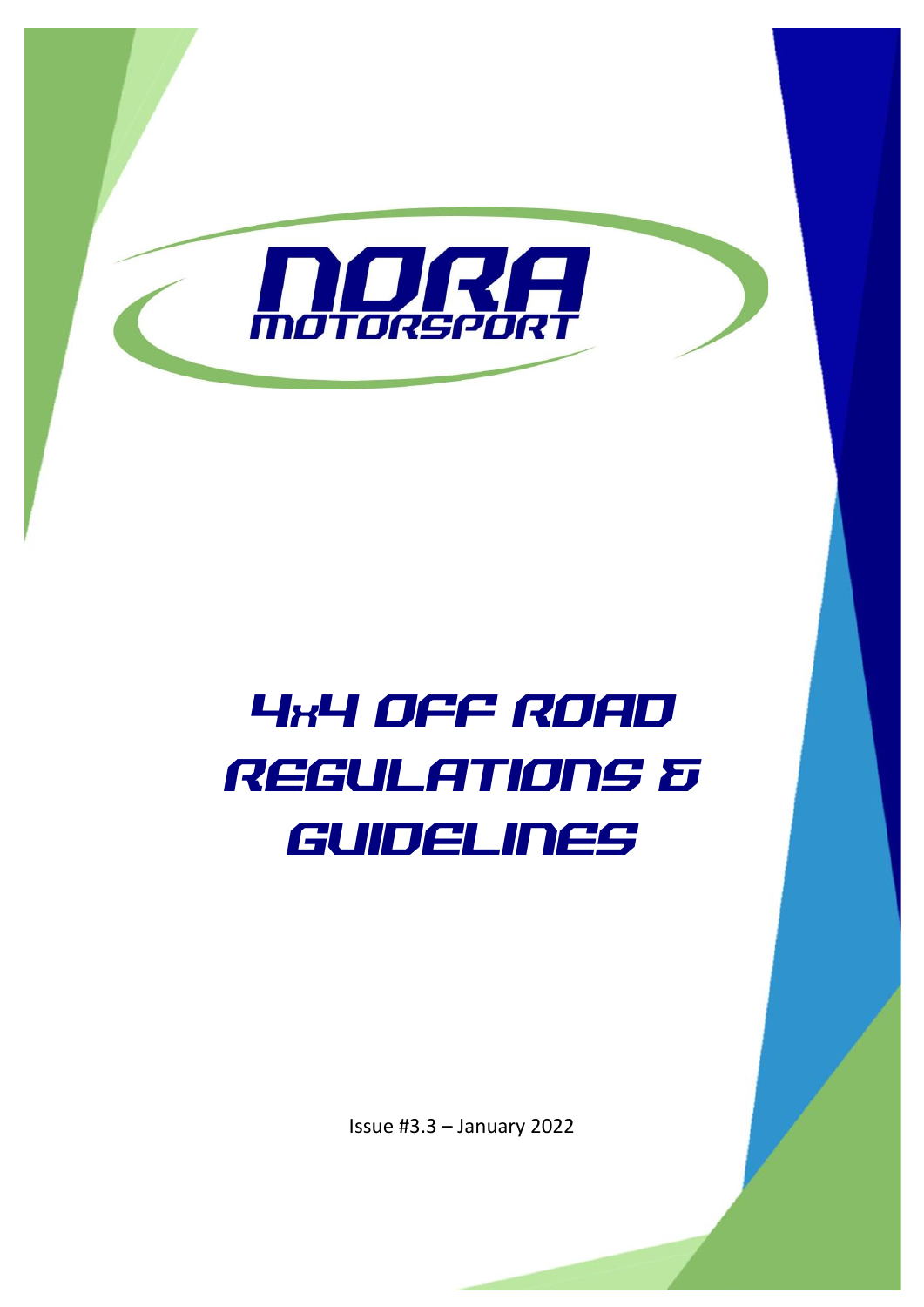

#### VERSION HISTORY

| Version | <b>Date</b>       | Description                                             |
|---------|-------------------|---------------------------------------------------------|
| 1.0     | December 2019     | Creation of document.                                   |
| 2.0     | January 2021      | Change of address                                       |
| 3.0     | <b>March 2021</b> | Alterations - Items 10.2-b, 8.1-g and 10.3              |
| 3.1     | <b>March 2021</b> | Definitions of Speed and Non Speed events - 2.4 & 2.5   |
|         |                   | Minor amendments -7.2c, 7.2d, 7.5d, 7.9f, 8k, 11.11 fii |
| 3.2     | September 2021    | Inclusion of Harness 7.4                                |
| 3.3     | January 2022      | Alteration to helmet requirements 10.2                  |
|         |                   |                                                         |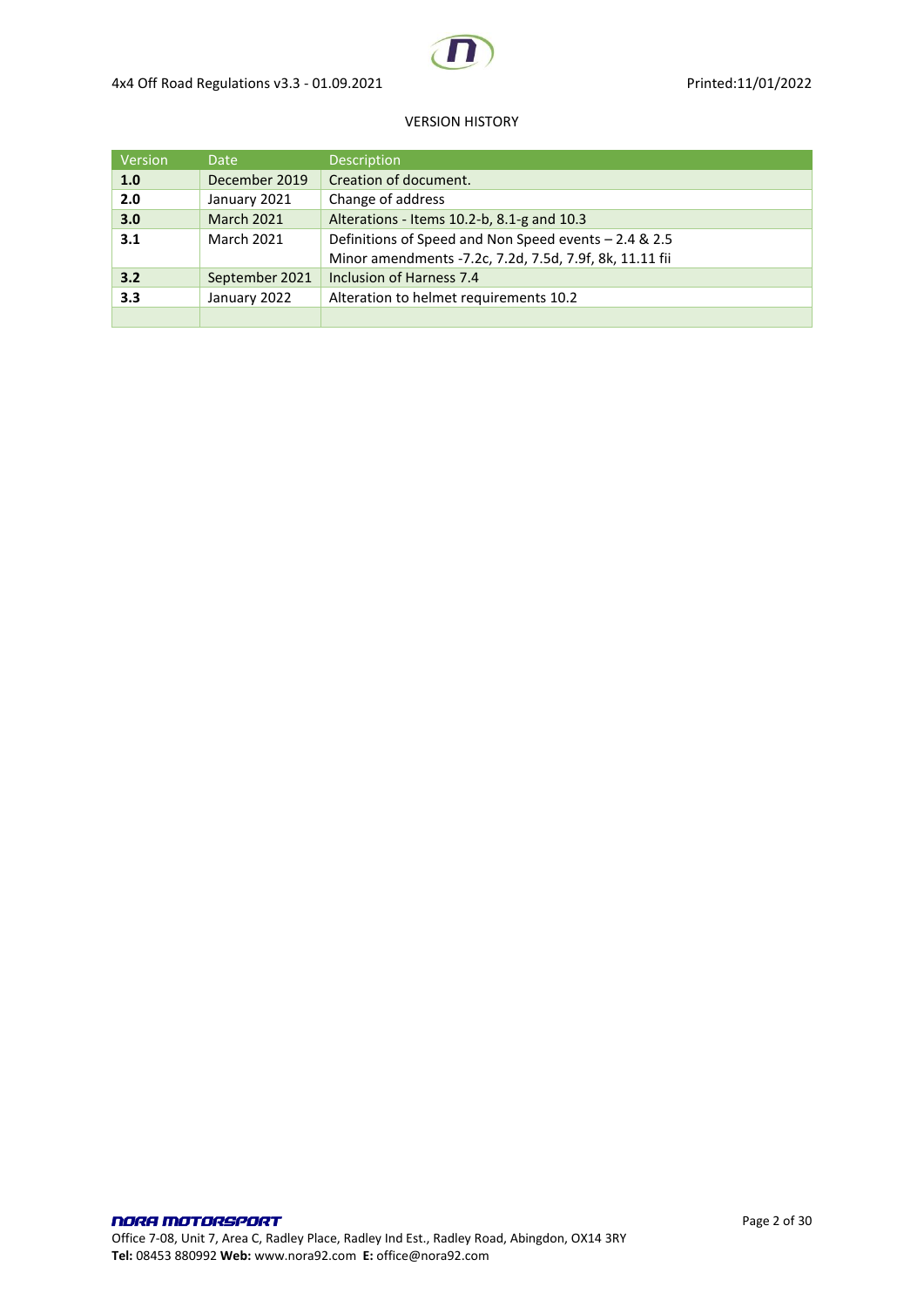#### **TABLE OF CONTENTS**

| 1. |        |  |
|----|--------|--|
| 2. |        |  |
|    |        |  |
|    |        |  |
|    |        |  |
|    |        |  |
|    |        |  |
| 3. |        |  |
| 4. |        |  |
| 5. |        |  |
|    |        |  |
|    | 5.1.1  |  |
|    |        |  |
|    | 5.2.1  |  |
|    | 5.2.2  |  |
|    | 5.2.3  |  |
| 6. |        |  |
| 7. |        |  |
|    |        |  |
|    |        |  |
|    |        |  |
|    |        |  |
|    |        |  |
|    |        |  |
|    |        |  |
|    |        |  |
|    |        |  |
|    |        |  |
|    |        |  |
|    |        |  |
| 8. |        |  |
|    |        |  |
| 9. |        |  |
|    |        |  |
|    | 9.1.1  |  |
|    | 9.1.2  |  |
|    |        |  |
|    | 9.2.1  |  |
|    |        |  |
|    | 9.3.1  |  |
|    | 9.3.2  |  |
|    | 9.3.3  |  |
|    |        |  |
|    |        |  |
|    |        |  |
|    | 10.1.1 |  |
|    | 10.1.2 |  |
|    |        |  |
|    |        |  |
|    |        |  |
|    |        |  |
|    |        |  |
|    |        |  |
|    | 11.1.1 |  |
|    | 11.1.2 |  |
|    | 11.1.3 |  |
|    |        |  |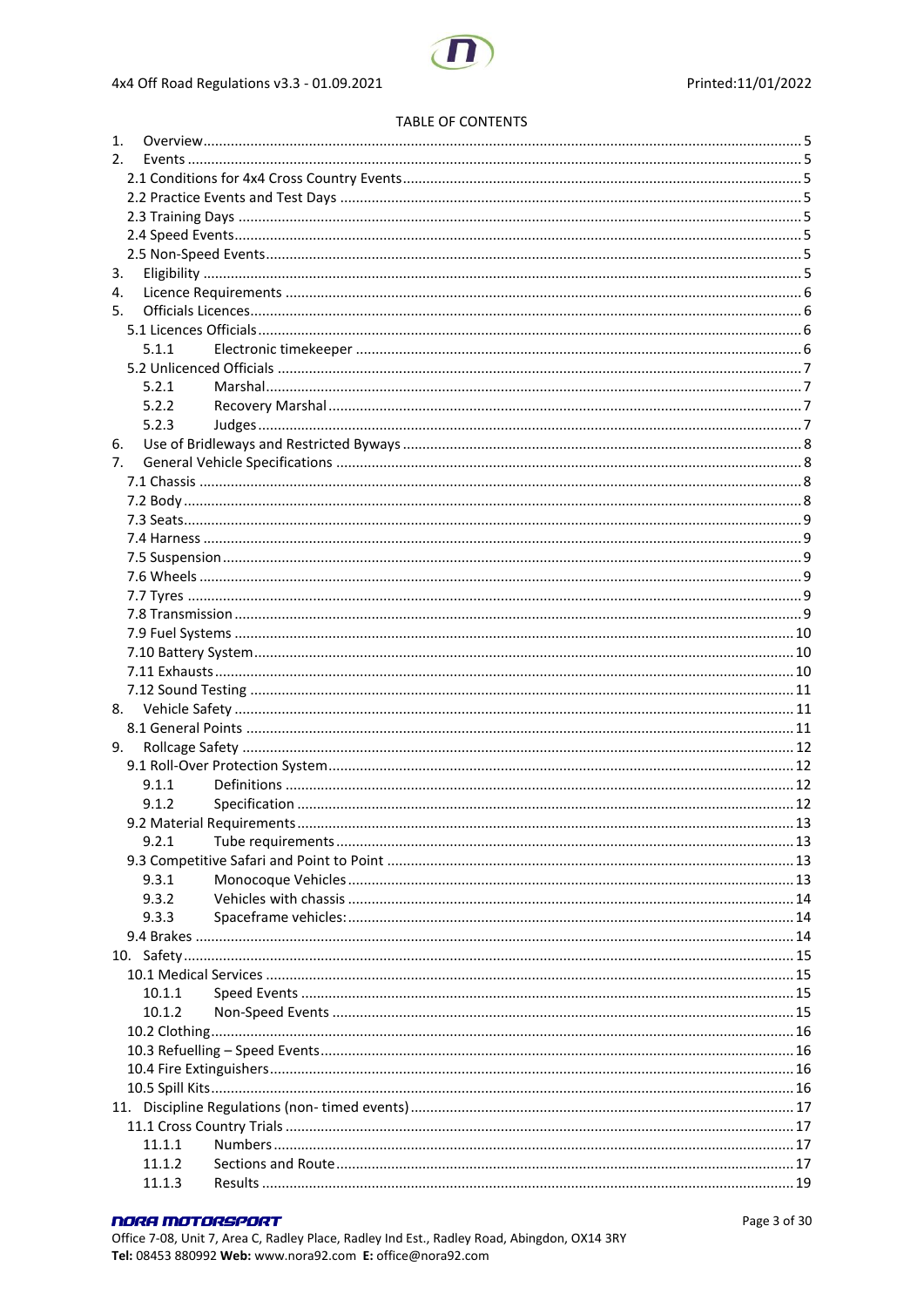## 4x4 Off Road Regulations v3.3 - 01.09.2021

| 11.1.4 |  |
|--------|--|
| 11.1.5 |  |
|        |  |
|        |  |
|        |  |
|        |  |
|        |  |
|        |  |
|        |  |
|        |  |
| 11.8.1 |  |
| 11.8.2 |  |
| 11.8.3 |  |
| 11.8.4 |  |
|        |  |
| 11.9.1 |  |
| 11.9.2 |  |
| 11.9.3 |  |
| 11.9.4 |  |
|        |  |
|        |  |
|        |  |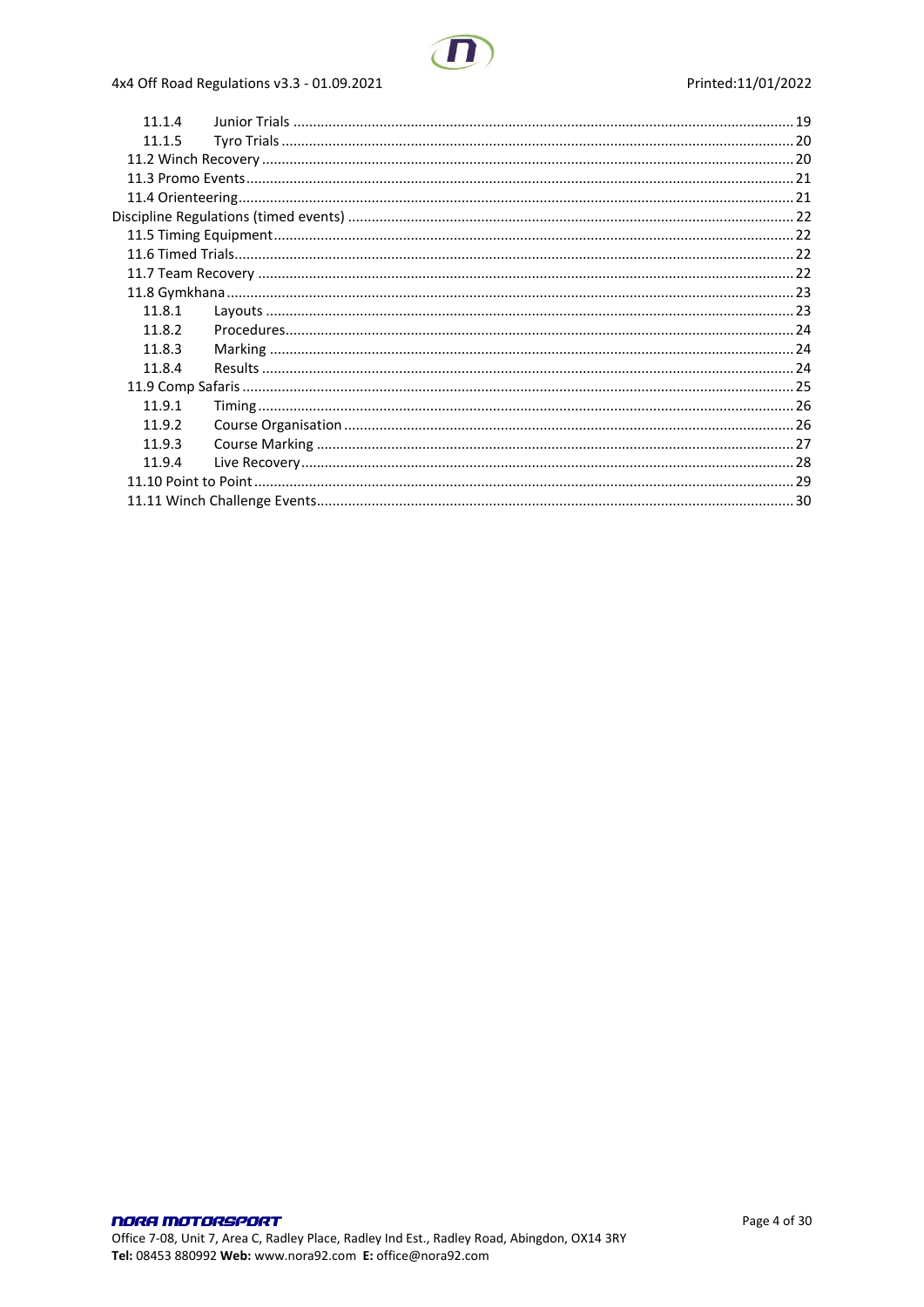# <span id="page-4-0"></span>**1. Overview**

NORA Motorsport is a trading name of NORA 92 Limited. For the purposes of this document any reference to NORA can refer to NORA Motorsport or NORA 92 Limited.

No discrimination is intended where references are made to specific gender within NORA's Code of Practice and Regulations

The contents of this document are copyright and may not be copied without prior permission of NORA.

The NORA Code of Practice together with these regulations, the Event Regulations, and any Final Instructions shall apply to all 4x4 Cross Country events held under a permit issued by NORA 92 Limited.

## <span id="page-4-2"></span><span id="page-4-1"></span>**2. Events**

#### **2.1 Conditions for 4x4 Cross Country Events**

- a. The organiser must be affiliated to NORA
- b. A Road Traffic Act (RTA) exemption permit must be applied for and in place for the whole event.
- c. The course must be laid out or approved by a qualified NORA Clerk of the Course

#### <span id="page-4-3"></span>**2.2 Practice Events and Test Days**

- a. An RTA exemption permit must be applied for and in place for the whole event.
- b. Courses must be laid out with the level of participant in mind.

#### <span id="page-4-4"></span>**2.3 Training Days**

- a. All trainers must be licenced through NORA
- b. No more than 15 participants may be in attendance for each trainer.

#### <span id="page-4-5"></span>**2.4 Speed Events**

- a. Events whereby the predominant means of defining a winner is by that of a timed lap or multiple number of laps, number of laps completed in a set time or a timed or series of timed A to B, point to point sections.
- b. Events where vehicles will exceed 15 miles per hour at any point whilst on the site.
- c. Multiple vehicle starts will be permitted under agreement in advance.

#### <span id="page-4-6"></span>**2.5 Non-Speed Events**

- a. Events whereby the prominent means of defining a winner is by means of a point scoring system covering a series of challenges or sections.
- b. Time may be used as a means to differentiate between competitors tied from the points scoring system.
- c. Vehicles must not be racing, head to head, at all times during the event.
- d. Events where vehicles will not exceed 15 mph whilst on site.

## <span id="page-4-7"></span>**3. Eligibility**

- a. For all NORA competitions the competitor must hold a current NORA licence.
- b. Practice licences are available for non competition events.
- c. A one event competition licence will be available and can be completed on the day of the event.
- d. A one event competition licence grants the same benefits of an annual licence for the duration of the event only with regards to Rules and Regulations.
- e. A one event licence does not include Personal Accident cover.
- f. All new applications for an annual licence must be accompanied by a passport style photograph, Photographs may be sent electronically.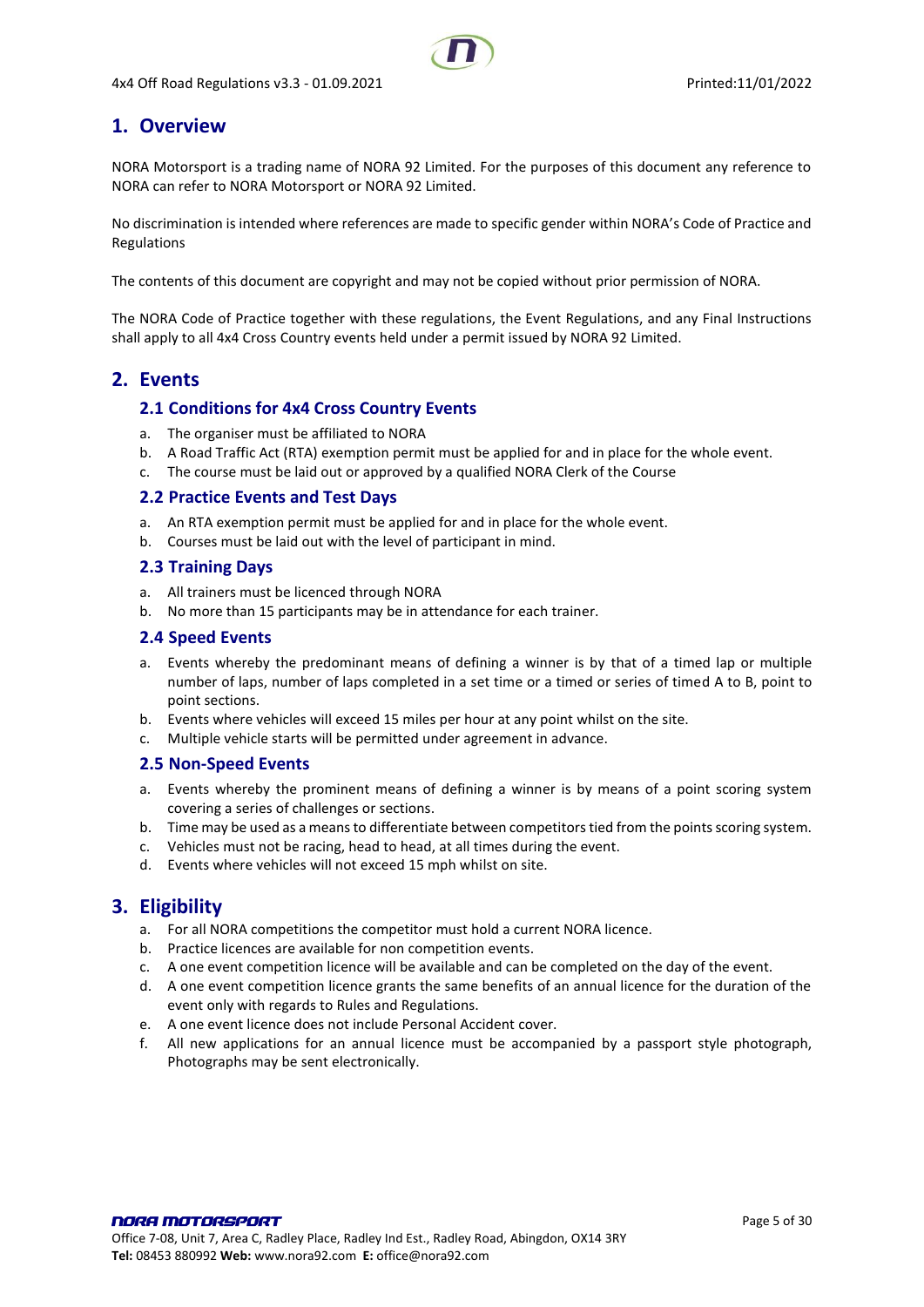# <span id="page-5-0"></span>**4. Licence Requirements**

The following annual licences are required for taking part in 4x4 Cross Country events.

| Licence Type              | <b>Minimum Licence Requirement</b> | Minimum age (at $1st$ Jan) |
|---------------------------|------------------------------------|----------------------------|
| Speed Event Driver        | National Basic - 4x4 Speed         | 16 Years                   |
| Speed Event Co-Driver     | National Basic - 4x4 Non Speed     | 15 Years                   |
| 4400 Class Driver         | National Basic - Ultra 4 Unlimited | 18 Years                   |
| 4400 Class Co Driver      | National Basic - Ultra 4 Unlimited | 16 years                   |
| Non Timed Event Driver    | National Basic - 4x4 Non Speed     | 16 Years                   |
| Non Timed Event Co-Driver | National Basic - 4x4 Non Speed     | 15 Years                   |
| Junior Event Driver       | National Basic - 4x4 Non Speed     | 8 Years                    |

Holders of an Ultra 4 Unlimited licence may compete in all 4x4 Cross Country events. Holders of 4x4 Speed events may compete in 4400 class events once they meet the minimum age requirement.

National basic licences can be upgraded to a National Advanced which includes Personal Accident cover or an International which also includes repatriation cover across Europe.

For the following events it is a requirement for the driver to be the holder of a valid RTA licence for the appropriate vehicle.

- a. Competitive Safaris, Team Recovery, Point to Point, Challenge events and all events crossing a public highway
- b. For Trials, Winch Challenge, Gymkhanas, Treasure Hunts and Orienteering events, if the driver does not hold a current RTA licence then they must be accompanied by a co-driver that does hold a current RTA licence.
- c. For Tyro and Junior trials the vehicle must be driven by a person holding a current RTA licence when moving between sections.

## <span id="page-5-1"></span>**5. Officials Licences**

Senior 4x4 officials are required to hold a NORA licence of the appropriate grade for the performance of their duties.

## <span id="page-5-2"></span>**5.1 Licences Officials**

The following officials will require to be licenced by NORA.

| <b>Official</b>                | <b>Licence Term</b> | <b>Training Method</b>       |
|--------------------------------|---------------------|------------------------------|
| Clerk of the Course            | 3 Years             | Seminar                      |
| <b>Chief Technical Officer</b> | 3 Years             | Seminar                      |
| <b>Engine Measurer</b>         | 3 Years             | Seminar / Qualified Mechanic |
| Electronic Timekeeper          |                     | Assessment                   |

<span id="page-5-3"></span>Licences will only be issued to persons having attended a training session organised by NORA or who are approved by the NORA representative for the discipline in question.

#### **5.1.1 Electronic timekeeper**

licences are only required where timing is conducted to an accuracy of less than one second. Assessment may be carried out by the following:

- a. For timing less than one minute but no less than 1 second Clerk of the Course
- b. For timing to an accuracy of great then 1 second NORA Chief Timekeeper.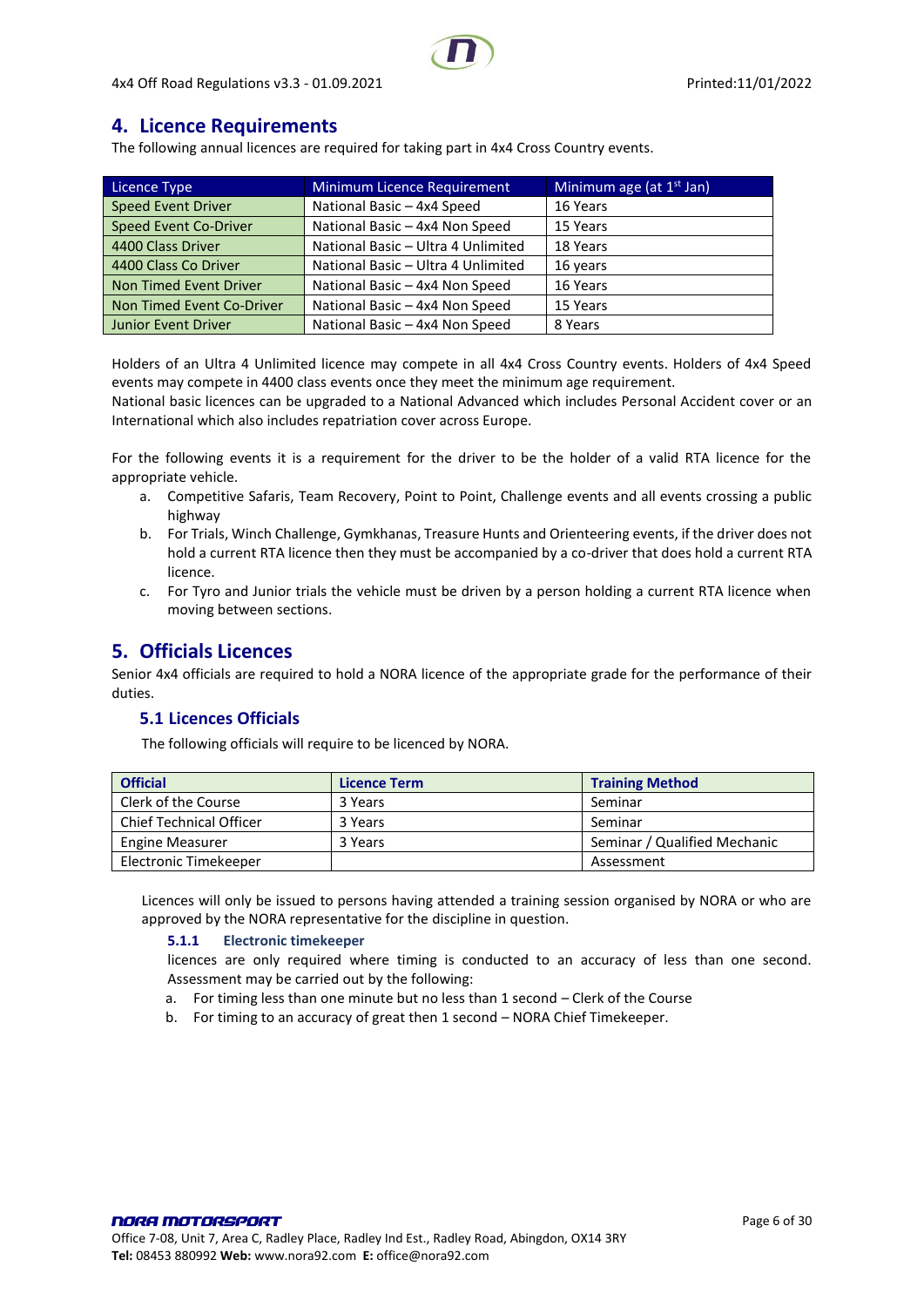## <span id="page-6-0"></span>**5.2 Unlicenced Officials**

The following officials do not require a licence from NORA and come under the authority of the Clerk of the Course.

| <b>Official</b>                 | <b>Training Method</b>                                                    |
|---------------------------------|---------------------------------------------------------------------------|
| <b>Event Secretary</b>          | May receive training from NORA 92 or the Clerk of the Course              |
| Incident Officer                | This may be the Clerk of the Course or a person appointed by the Clerk of |
|                                 | the Course                                                                |
| Technical Official              | Will receive training from the Chief Technical Officer                    |
| <b>Chief Marshal</b>            | Will be appointed and briefed by the Clerk of the Course                  |
| Marshal                         | Will be appointed and briefed by the Clerk of the Course or the Chief     |
|                                 | Marshal                                                                   |
| Recovery Marshal                | Appointed, briefed and under the control of the Clerk of the Course       |
| Judges                          | Assigned and briefed by the Clerk of the Course or a deputy.              |
| <b>Child Protection Officer</b> | A person appointed to manage child safeguarding issues                    |

#### <span id="page-6-1"></span>**5.2.1 Marshal**

- a. The minimum age for a 4x4 marshal is 14 years.
- b. Marshals under the age of 16 MUST be accompanied by a marshal over the age of 18 years.
- c. All marshals under the age of 18 must be signed on by a person with parental responsibility.
- d. Marshals must be provided with high visibility or defining clothing

#### <span id="page-6-2"></span>**5.2.2 Recovery Marshal**

- a. The minimum age for a live recovery marshal is 18 years.
- b. Course marshals under the age of 18 must not get actively involved in a live recovery but may be used to signal oncoming drivers.
- c. Recovery teams will be sited under the direction of the Clerk of the Course.
- d. Event regulations should state the type of (if any) recovery available.
- e. The Clerk of the Course should inspect the equipment and safety of any recovery vehicles prior to the event.

#### <span id="page-6-3"></span>**5.2.3 Judges**

- a. May be appointed to notify the Clerk of the Course of any course infringements by a competitor, due to the potentially confrontational nature of the task it is recommended that any judge be at least 18 years of age.
- b. Judges may be appointed for the following infringements:
	- i. Touching of course markers.
	- ii. Deviation from the marked course.
	- iii. Stopping forward motion (if applicable).
	- iv. Staying seated as per event regulations (if applicable)
	- v. Rule infringements such as undone harnesses, window nets etc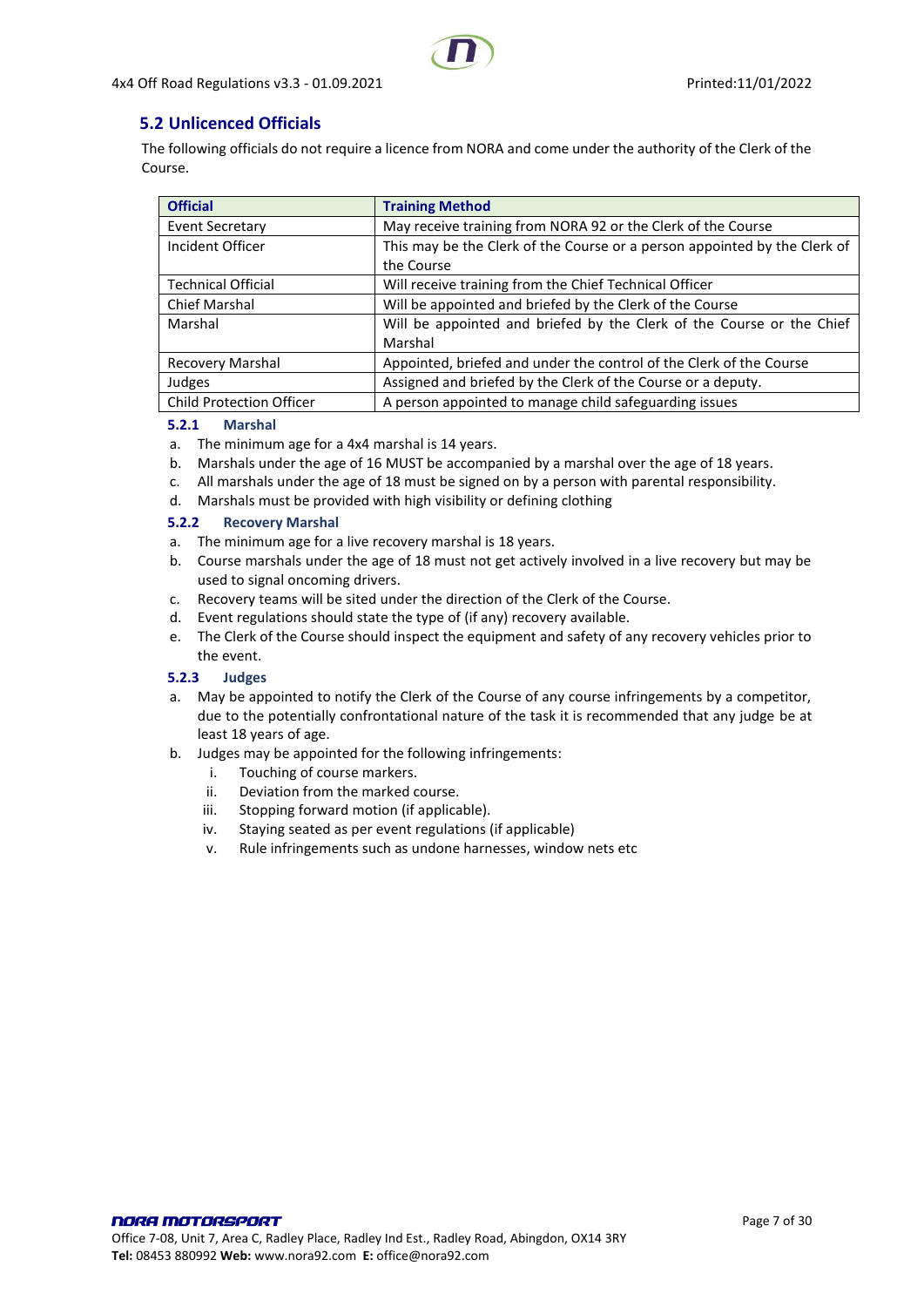## <span id="page-7-0"></span>**6. Use of Bridleways and Restricted Byways**

- a. The Organisers of any Cross Country event (competitive or recreational) crossing or using a Footpath, Bridleway or Restricted Byway, whether competitively or not, must appoint a person to verify the status of any track or path along the route, ensure compliance with Section 33 of The Road Traffic Act 1988 and:
	- i. Obtain permission from the Landowner and any occupiers and authorisation from the Highway Authority in accordance with Section 33 of The Road Traffic Act 1988(unless the route is already a way of higher status). Any conditions laid down must be adhered to.
	- ii. Notification to the local Police (clarifying the nature of the event) is recommended.
	- iii. Notify the National Parks (if appropriate)
	- iv. Notification to the Parish Council is recommended.
- b. All locations must be adequately marshalled by Officials who are well briefed and properly identified.
- c. One Official must be appointed for each section to ensure that the event does not unduly inconvenience other users, eg horse-riders, walkers, cyclists etc.
- d. The Official must have a good working knowledge of the Rights of Way affecting the Competition.
- e. Alternative routes for other users of the Rights of Way must be signposted. Warning Notices as appropriate and the Safety Signs should also be on display in all areas.
- f. Instructions to Competitors in event regulations or final instructions for events affecting Footpaths or Bridleways should include the following warning:
	- i. This event is routed along and/or across Rights of Way. Competitors must exercise caution and reduce their speed accordingly near other users. Be especially careful near horses. Slow down, stop and switch off your engine if necessary

## <span id="page-7-1"></span>**7. General Vehicle Specifications**

For all 4x4 events the vehicles must comply with the following minimum standards, further technical regulations may be imposed in the event regulations. For older vehicle that may not fully comply with the regulations then these may be used following an assessment carried out by the Clerk of the Course and Chief Technical officer and duly documented.

#### <span id="page-7-2"></span>**7.1 Chassis**

The vehicle must have a minimum wheelbase of 1270mm

## <span id="page-7-3"></span>**7.2 Body**

The body construction of any vehicle must comply with the following;

- a. Be fitted with bodywork including a driver (and passenger) compartment isolated from the engine, fluid filled batteries, gearbox, hydraulic reservoirs (with the exception of fire extinguishers) pressurised above atmospheric pressure, pneumatic reservoirs and accumulators, transmission shafts, chains, belts and gears, brakes, road wheels, suspension components including their operating linkages and attachments, petrol/fuel tanks, oil tanks, water header tanks, catch tanks and fuel system components such as to prevent there being a hazard.
- b. Any radiator must be isolated from the driver/passenger compartment, a suitable deflector must be fitted to prevent fluid directly coming into contact with the vehicle's occupants.
- c. Unless mounted with a rear engine, vehicles must have a bonnet or metal casing of solid flame retardant material covering or surrounding the engine, which is secured by fasteners of adequate strength and with a positive locking action. Hinged bonnets must be fitted with a Fixed strut or strap the holds the covering in an open position. All moving parts of the engine must be covered.
- d. Windscreens must be erected unless the event takes place wholly on private property or the Event Regulations state otherwise. Windscreens must be of laminated glass or plastic of a minimum thickness of 4mm. Plastic side screens, where fitted, should also have a minimum thickness of 4mm unless fitted otherwise by the original vehicle manufacturer.
- e. If a screen isn't used all vehicles must have a mesh cover with holes no larger than 50mm x 50mm.
- f. Have a complete floor of adequate strength rigidly supported within the driver/passenger compartment.
- g. Be constructed in such a way as there is a clear extraction route for the occupants from either side.
- h. All access doors must be securely fastened whilst the vehicle is in motion throughout an event.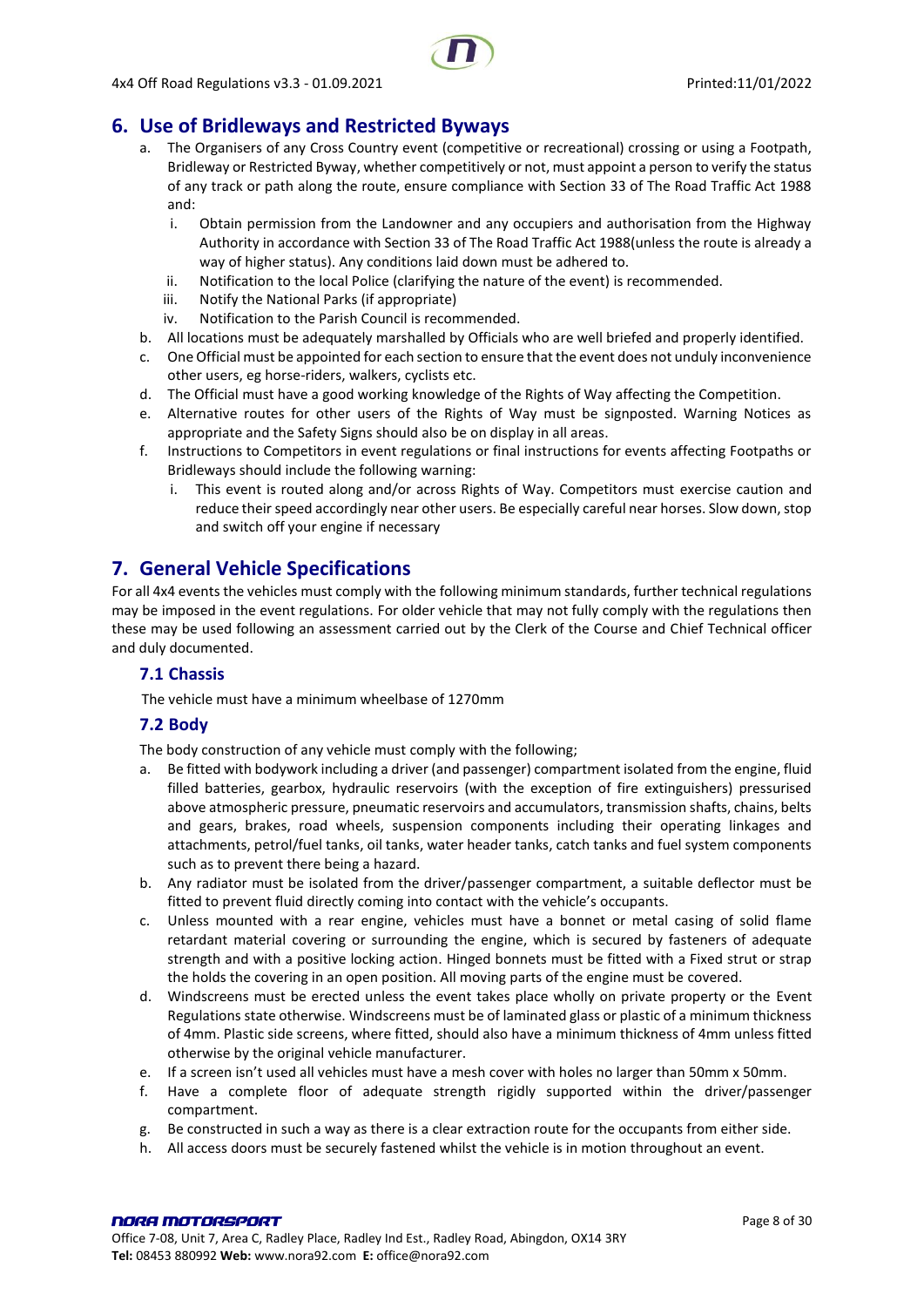## <span id="page-8-0"></span>**7.3 Seats**

- a. Vehicles must be equipped with two fixed seats for the Driver and Passenger, unless the vehicle is manufactured as a single seat vehicle.
- b. The rearmost part of these seats must not be behind the rear wheel axis.
- c. In the case of non production cars, the rearmost part of any additional seat must not be more than 38cm behind the rear wheel axis.
- d. It should not take an occupant more than 5 seconds to be released from the seat. Further it should not take an occupant more than 10 seconds to evacuate the vehicle. All times are nominal.

#### <span id="page-8-1"></span>**7.4 Harness**

For events where vehicle speeds are expected to be higher than 15 mph, vehicles must be fitted with a minimum four-point seat harness to all seats.

- a. All restraint systems must be mounted to structural members able to withstand the load the restraint system will place on them in a crash, without tearing or failing.
- b. The harness must be fastened in the lap with two straps coming from either side of the base of the seat and two across the shoulders.
- c. Harnesses should be worn by occupants, tightened suitably, anytime that the vehicle is in motion.

For all other events a minimum three point inertia seat belt must be worn at all times.

#### <span id="page-8-2"></span>**7.5 Suspension**

- a. Vehicles must be fitted with sprung suspension between wheels and chassis, unless originally manufactured otherwise.
- b. Where the top mounting of the shock absorber, whether or not it is fitted with a coilspring, is mounted directly to a main member of the roll-cage, a brace must be fitted between the mounting point and the chassis or those members of the vehicle frame acting as the chassis.
- c. It is prohibited to mount the shock absorber by drilling and/or welding a stud or bolt directly to the roll cage.
- d. All mountings must be made with reinforcements in material at least the same thickness as the roll cage wall

## <span id="page-8-3"></span>**7.6 Wheels**

- a. Have not less than four road wheels and tyres (excluding the spare). Vehicles may not have more than four wheels and tyres (excluding spares).
- b. Not be fitted with any wheel spacer exceeding 2.5cm in thickness or of less than hub diameter. Multiple or Laminated Spacers and extended studs are prohibited.
- c. Vehicles may not be fitted with duplicated driving wheels unless Permitted by the Event Regulations. The Event Regulations may permit the use of TUV Approved hub adapters/wheel spacers up to a maximum of 30mm in depth.
- d. Vehicles are advised to carry a securely fastened spare wheel and tyre capable of replacing any one of the wheels in use on the vehicle, unless stated otherwise in the event regulations.

#### <span id="page-8-4"></span>**7.7 Tyres**

- a. Tyres must be compatible with the wheels and be acceptable to the Organiser, unless a particular type and size of tyre is specified in the event regulations.
- b. All tyres must have at least the minimum legal RTA tread depth on all tyres.
- c. The use of tyre chains or studs is prohibited.

#### <span id="page-8-5"></span>**7.8 Transmission**

- a. Vehicles must be equipped with an operable reverse gear and a non-torque biasing differential in full and free operation between the driving wheels, unless:
	- i. A differential was not fitted by the manufacturer.
	- ii. The event regulations specify otherwise.
- b. Vehicles may use all wheel drive (unless the Event Regulations specify otherwise) and may have traction afforded by wheels, track, marine propellers or any combination of these.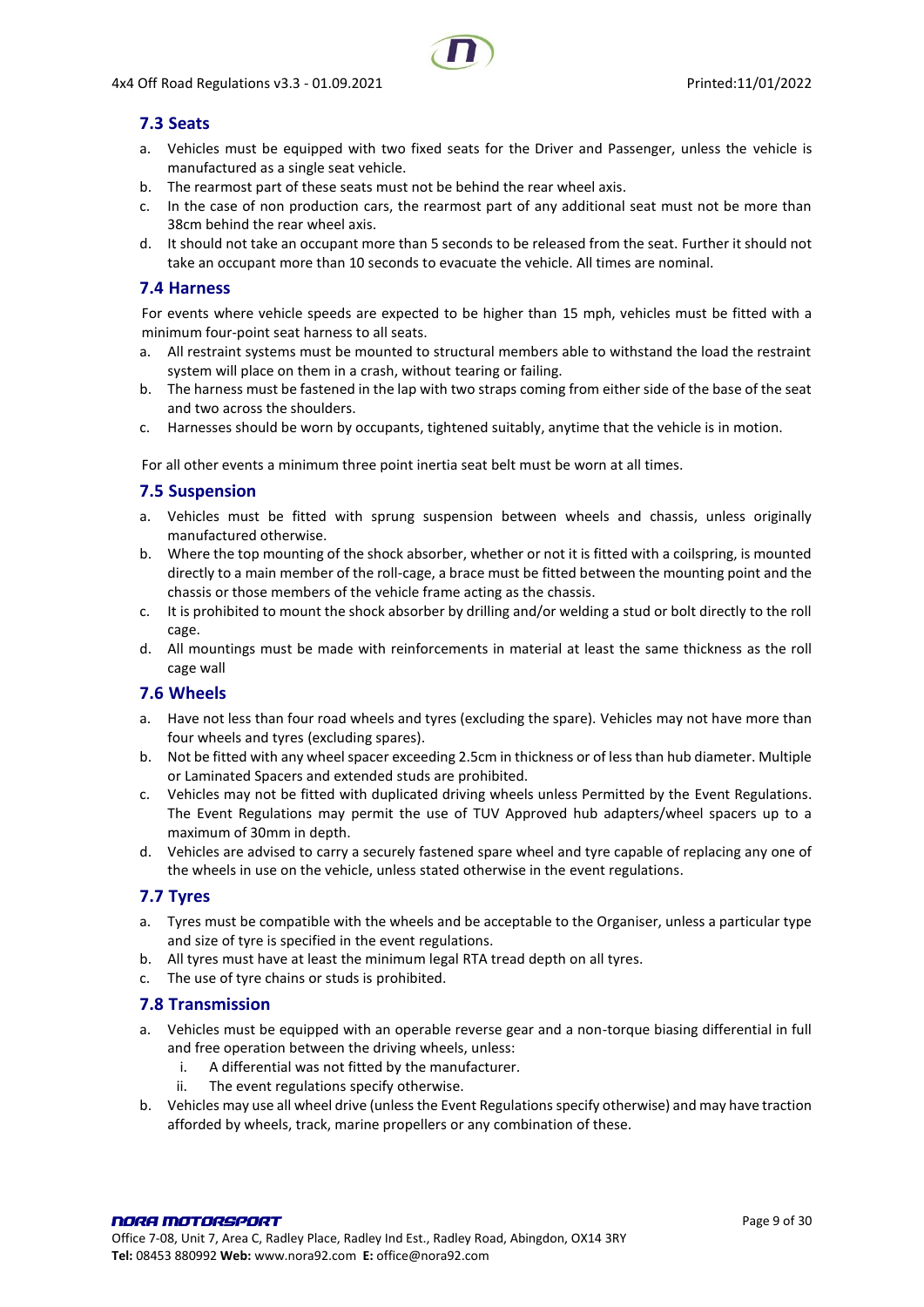## <span id="page-9-0"></span>**7.9 Fuel Systems**

- a. Vehicles must have any fuel lines passing through the competitor compartment protected and if not metallic must be internally or externally metal braided.
- b. They may only be joined by screwed sealing joints or vehicle manufacturers approved joint.
- c. If fitted with fuel fillers in a closed boot, or under closure, have collector/spill trays incorporated to drain outside the vehicle.

## <span id="page-9-1"></span>**7.10 Battery System**

- a. If located in the Driver/Passenger compartment, where a competitor is present, the battery must be situated behind or below the base of the Driver's or Passenger/Co-Driver's seat.
- b. Any batteries in driver/passenger compartment must be enclosed in a securely located leak-proof container.
- c. Have batteries duly protected to exclude leakage of acid and to protect terminals from short circuiting and producing sparks.
- d. Have the battery earth lead, if not readily distinguishable, identified by a yellow marking.
- e. If non lead acid batteries are used as the main vehicle battery, they battery pack(s) must carry the appropriate "EC" and markings.
- f. All vehicles must be fitted with a battery isolator switch, accessible by the driver and from the outside, with location marking which must simultaneously stop the engine. Where a vehicle is fitted with multiple electric circuits there must be an isolator switch for each system.
- g. Electric winches must have circuit breakers that isolate the winch from all other electrical systems and must be clearly identified and operable from inside and outside of the vehicle.

## <span id="page-9-2"></span>**7.11 Exhausts**

- a. Vehicles must have the exhaust system isolated from the driver/passenger compartment (e.g. beneath the floor or secured in casings of solid material).
- b. Vehicles must have no part of the exhaust system protruding more than 15cm from the rear of the bodywork.
- c. All competing vehicles are subject to mandatory silencing, unless a specific waiver for that Class, or Formula is granted. Where specified as mandatory, a silencer must be used, irrespective of the exhaust sound generated without it.
- <span id="page-9-3"></span>d. Temporary Silencers, by-pass pipes or the inclusion of temporary parts to achieve silencing requirements are prohibited. Officials may refuse to carry out Sound Checks on vehicles utilising temporary parts in exhaust systems. Organisers are empowered to disqualify in such situations.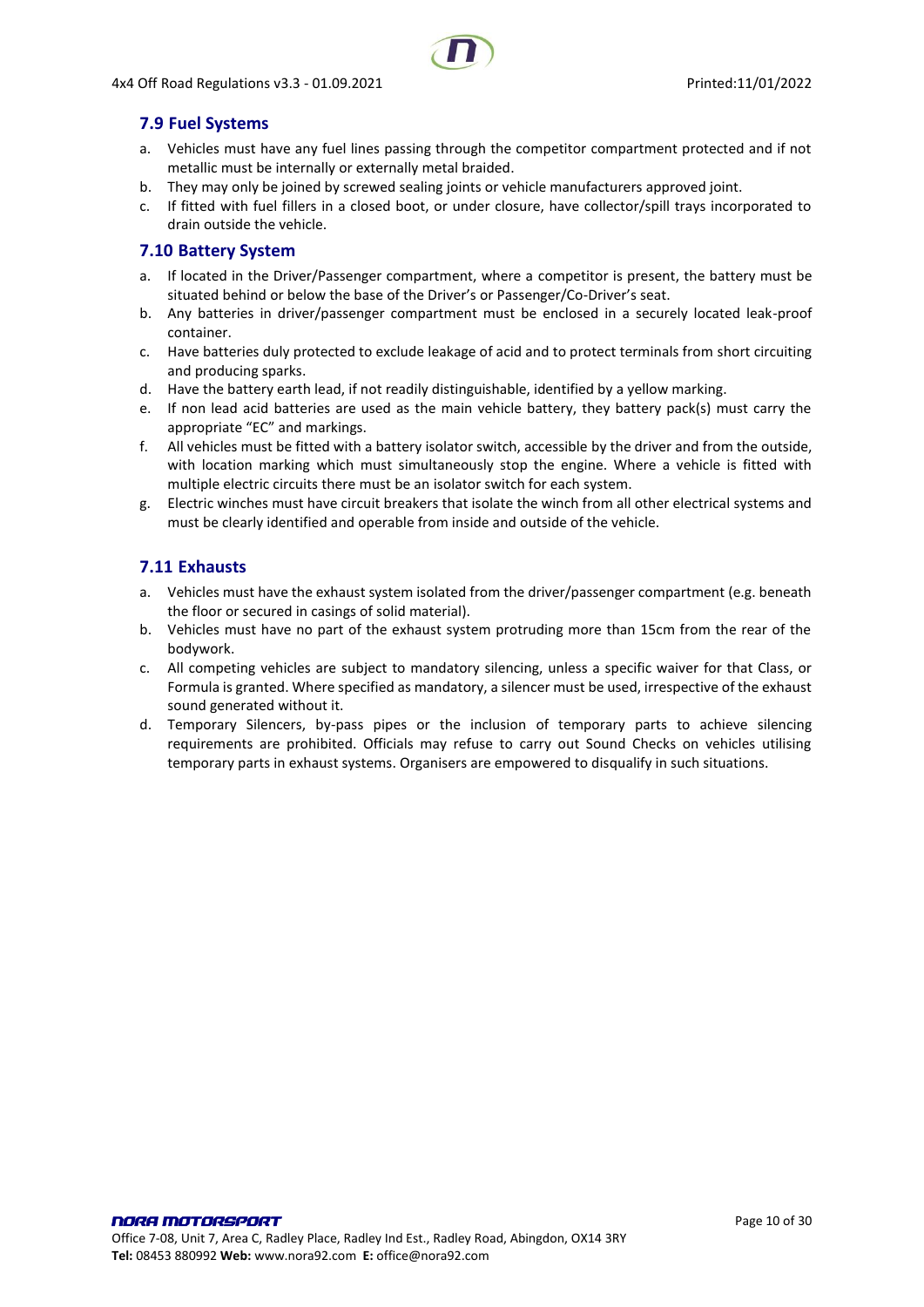## **7.12 Sound Testing**

- a. Measurements will be made at 0.5m from the end of the exhaust pipe with the microphone at an angle of 45° with the exhaust outlet and at a height of 0.5 to 1.0m above the ground.
- b. Where more than one exhaust outlet is present, the test will be repeated for each exhaust and the highest reading will be used. In circumstances where the exhaust outlet is not immediately accessible, the test may be conducted at 2.0m from the centre line of the vehicle at 90° to the centre line of the vehicle, with the microphone 1.2m above the ground.
- c. Measurements should be made outdoors with no large reflecting objects (e.g. walls etc.) within 3.0m (in the 0.5m test) or within 10.0m (in the 2.0m test).
- d. Background sound levels should be at least 10dB(A) below the measured level.
- e. Where possible measurements should be taken as close as possible to the vehicle, at the defined distances, to avoid background noise.
- f. The 2.0m test can be made from either side of the car. The highest reading registered being the one needing to comply with the maximum noise requirements.
- g. Sound testing should be carried out BEFORE taking part in any competition.
- h. The time and location of sound testing should be advised to competitors prior to the event.
- i. It is stressed that all participants in motor sport, competitors, officials, marshals, etc., should be aware of, and protect themselves from, noise.

Appropriate Levels

| <b>Discipline</b>                     | dBA at 0.5m | dBA at 2.0m |
|---------------------------------------|-------------|-------------|
| Trials & events using public highways | 100         | 88          |
| All other 4x4                         | 108         | 96          |

# <span id="page-10-1"></span><span id="page-10-0"></span>**8. Vehicle Safety**

## **8.1 General Points**

- a. Vehicles must be of sound construction and mechanical condition and be well maintained.
- b. Have positive fastenings for all doors and all hinged or detachable parts of the bodywork.
- c. Have no temporary parts incorporated in their construction.
- d. All vehicles in all competitions must carry within their vehicle a self-contained spill kit capable of effectively absorbing minor spillages of up to 1.25 litres of all vehicle fluids – oils, fuels, coolants, battery acid.
- e. If a windscreen is fitted it must be of either laminated glass or plastic of a minimum thickness of 4mm.
- f. If a plastic windscreen is perforated for viewing purposes with holes larger than 50mm x 50mm it is strongly advised that goggles or visors are worn.
- g. For all speed events side windows must be fitted with window nets so that a competitors arm cannot move beyond the confines of the vehicle.
	- i. The open areas of the side of a vehicle must be covered by a door or net, the net must not be fitted to the loop or framework by means of drilling or welding.
	- ii. Nets must be fitted to the inside of the vehicle to prevent snagging.
	- iii. It is advised that nets are fitted in the open area above doors and side frames.
	- iv. Nets must be fitted to allow easy access and egress from the vehicle.
- h. Two rearward facing red warning lights of a minimum of 21 watts, with surface area minimum 20cm2, maximum 40cm2, or of 21 watts with a surface area minimum of 50cm2 and with lens and reflector to EU Standards, must be located as high as possible and be clearly visible from the rear. An alternative light unit of equal or enhanced constant luminosity or LED lights that comply with relevant EU Regulations may be used. The warning light must be switched on when visibility conditions are reduced, or as detailed within championship and/or event regulations, or when so instructed by the Clerk of the Course.
- i. A passenger grab rail/handle or strap must be fitted in front of the passenger and must be constructed and installed so as not to compromise the safety of the crew.
- j. All vehicles must carry a basic waterproof first aid kit including eye wash.
- k. All vehicles must carry a current and fully charged fire extinguisher.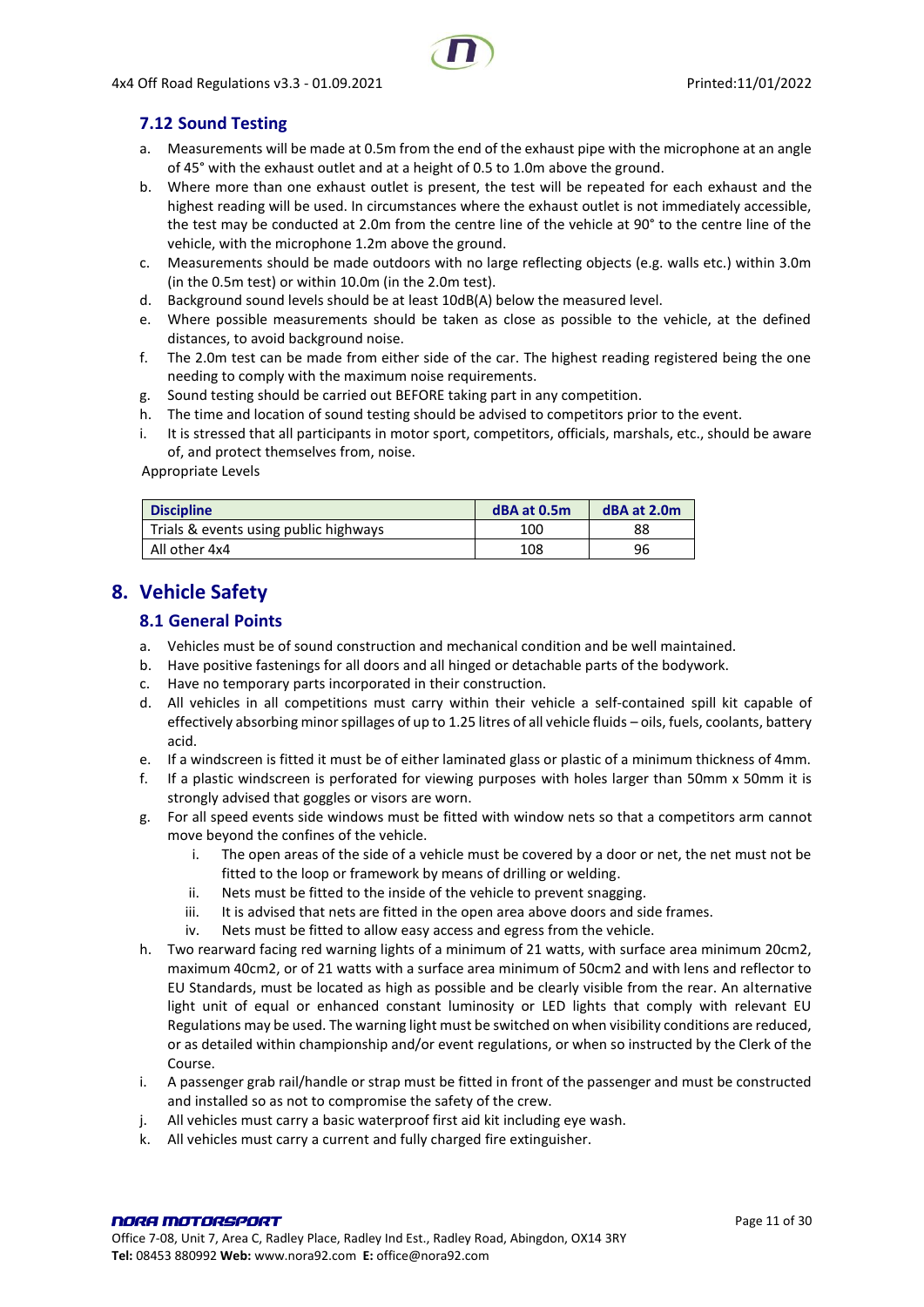4x4 Off Road Regulations v3.3 - 01.09.2021 Printed:11/01/2022

# <span id="page-11-0"></span>**9. Rollcage Safety**

The following are various specifications and configurations that can be used in manufacturing, preparing and installing Roll-Over Protection Systems (ROPS)

## <span id="page-11-2"></span><span id="page-11-1"></span>**9.1 Roll-Over Protection System**

#### **9.1.1 Definitions**

- a. **Safety Cage**: A structural framework designed to prevent serious bodyshell deformation in the case of a collision or a car turning over.
- b. **Rollbar**: Structural frame or hoop and mounting points.
- c. **Rollcage**: Structural framework made up of a main rollbar and a front rollbar (or two lateral rollbars), their connecting members, one diagonal member, backstays and mounting points.
- d. **Main Rollbar**: Structure consisting of a near-vertical frame or hoop located across the vehicle just behind the front seats.
- e. **Front Rollbar**: Similar to main rollbar but its shape follows the windscreen pillars and top screen edge.
- f. **Lateral Rollbar**: Structure consisting of a near-vertical frame or hoop located along the right or left hand side of the vehicle. The rear legs of a lateral rollbar must be just behind the front seats. The front leg must be against the screen pillar and dashboard such that it does not unduly impede entry or exit of driver or co-driver.
- g. **Longitudinal Member**: Longitudinal tube which is not a part of the main, front or lateral rollbar, for example, a backstay.
- h. **Diagonal Member**: Transverse tube between a top corner of the main rollbar or upper end of a backstay and a lower mounting point on the opposite side of the rollbar or backstay.
- i. **Framework Reinforcement**: Reinforcing member fixed to the rollcage to improve its structural efficiency.
- j. **Reinforcement Plate**: Metal plate fixed to the bodyshell or chassis structure under a rollbar mounting foot to spread load into the structure.
- k. **Mounting Foot**. Plate welded to a rollbar tube to permit its bolting or welding to the bodyshell or chassis structure, usually onto a reinforcement plate.
- l. **Removable Members**: Structural members of a safety cage which are able to be removed.
- m. **Harness Ba**r: A transverse tubular member attached across either the main hoop or backstays to accept harness mountings.

#### <span id="page-11-3"></span>**9.1.2 Specification**

- a. **Main, Front and Lateral Rollbars:** These frames or hoops must be made in one piece without joints. Their construction must be smooth and even, without ripples or cracks. The vertical part of the main rollbar must be as straight as possible and as close as possible to the interior contour of the bodyshell. The front leg of the front rollbar or a lateral rollbar must be straight, or if it is not possible, must follow the windscreen pillars and have only one bend unless a windscreen pillar reinforcement is fitted. The mounting foot must not be rearward of the foremost point of the rollbar. Where the main rollbar forms the rear legs of a lateral rollbar, the connection to the lateral rollbar must be at roof level. To achieve an efficient mounting to the bodyshell, the original interior trim may be modified around the safety cage and its mountings by cutting it away or by distortion. However, this modification does not permit the removal of the complete parts of upholstery or trim. Where necessary, the fusebox may be relocated to enable a rollcage to be fitted.
- b. **Mounting of ROPS to the Bodyshell:** Minimum mountings are:
	- i. 1 for each leg of the main or lateral rollbar.
	- ii. 1 for each leg of the front rollbar.
	- iii. 1 for each backstay.

Each leg of a main, lateral or front rollbar must be attached, via a mounting foot, by at least three bolts, minimum M8 ISO grade 8.8 and utilising a steel reinforcement plate of a material of at least the same thickness as the wall of the tube to which it is being welded (minimum 3mm) and of at least 120cm2 area which is welded to the bodyshell. The mounting foot or leg may alternatively be welded directly to the bodyshell/reinforcement plate.

c. **Backstays**: These are compulsory and must be attached near the roofline and near the top outer bends of the main rollbar on both sides of the car. They must make an angle of at least 30° with the vertical, must run rearwards and be straight and as close as possible to the interior side panels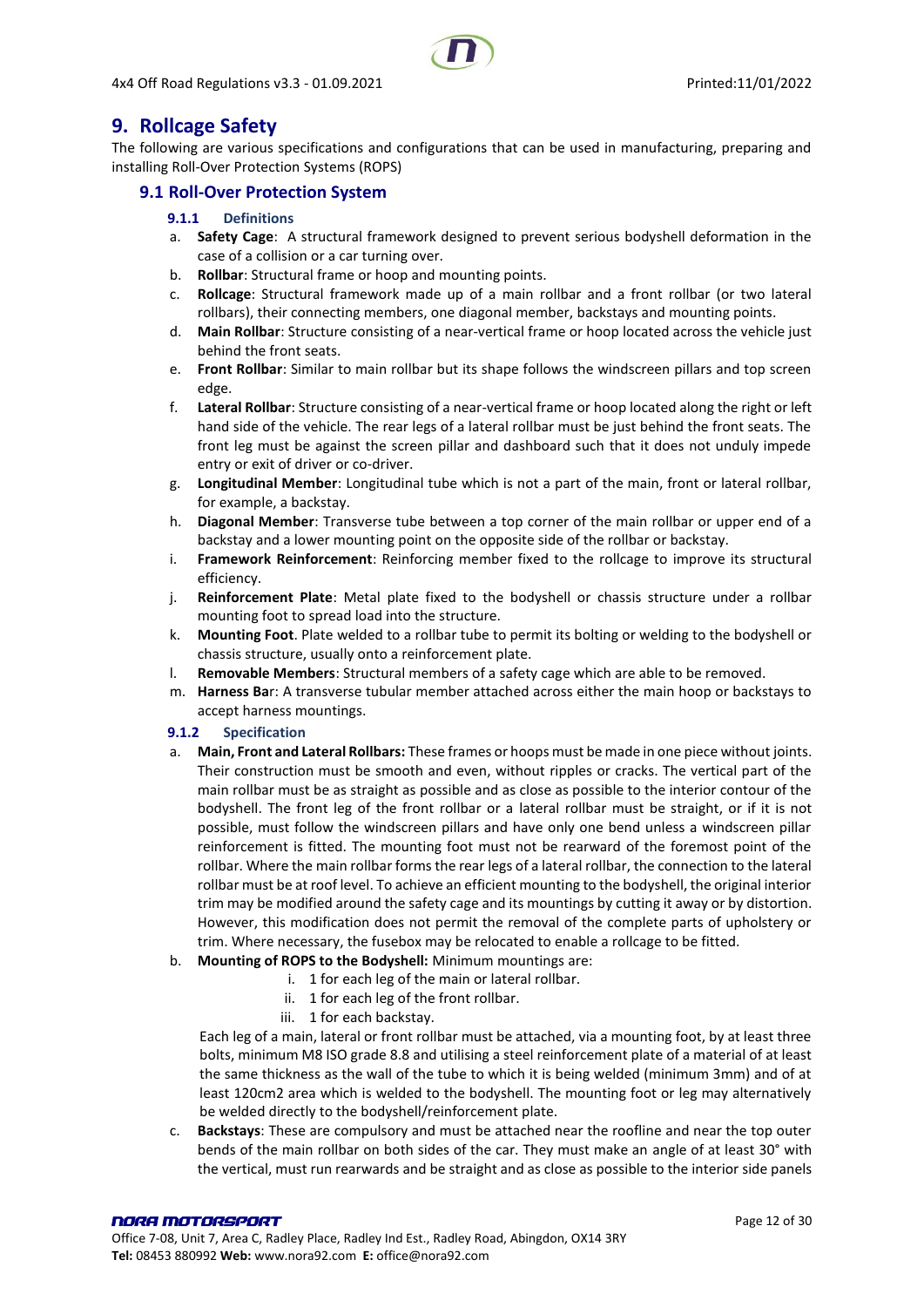of the bodyshell. Forward facing stays are permitted if an angle of 30° cannot be achieved with Backstays, providing they do not unduly impede Driver and Co-Driver access to the vehicle. Their mountings must be reinforced by plates. Each backstay should be secured by bolts having a cumulative section area at least two thirds of that recommended for each rollbar leg mounting, and with identical reinforcement plates of a least  $60 \text{cm}^2$  area. A single bolt in double shear is permitted, providing it is of adequate section and strength and provided that a bush is welded into the backstay. The mounting foot or backstay may alternatively be welded directly to the bodyshell/reinforcement plate.

- d. **Diagonal Members**: At least one diagonal member must be fitted. They must be straight. The combination of several diagonal members is permitted. Where two diagonals in the form of a cross are used, at least one of the diagonals must be a single piece tube. The attachment points of the diagonal members must be so located that they cannot cause injuries. They may be made removable but must be in place during events. The lower end of the diagonal must join the main rollbar or back-stay not further than 100mm from the mounting foot. The upper end must join the main rollbar not further than 100mm from the junction of the backstay joint, or the backstay not more than 100mm from its junction with the main rollbar. A diagonal member fixed to the bodyshell must have reinforcement plates.
- e. **Optional Reinforcement of ROPS:** Reinforcements must be either welded in position or installed by means of demountable joints. Reinforcement tubes must not be attached to the bodyshell.
- f. **Protective Padding**: Where the driver's or co-driver's bodies or crash helmets could come into contact with the ROPS, non-flammable padding should be provided for protection.
- g. **Removable Members:** Should removable members be used in the construction of a ROPS, the screws and bolts must be of adequate diameter and of ISO Standard 8.8 or better. Demountable joints must not be used as part of a main, front or lateral rollbar because they act as hinges in the principal structure and allow deformation. Their use is solely for attaching members to the rollbars and for attaching a lateral rollbar to a main rollbar. In this last case, hinged joints must not be used.
- h. **Harness Bars**: Minimum dimensions 38mm x 2.5mm or 40mm x 2.0mm. Cold Drawn Seamless Carbon Steel with minimum tensile strength of 350N/mm2. Harness straps may be attached by looping around the tube or by threaded fixings using inserts as drawing No. 44 welded into the tubes(s).

#### <span id="page-12-1"></span><span id="page-12-0"></span>**9.2 Material Requirements**

#### **9.2.1 Tube requirements**

- a. **Minimum Material:** Cold Drawn Seamless Unalloyed Carbon Steel, containing a maximum of 0.3% of carbon. Note: For an unalloyed carbon steel the maximum content of additives is 1.7% for manganese and 0.6% for other elements.
- b. **Minimum Yield Strength :** 350 N/mm2
- c. **Minimum Dimensions (Ø in mm)**:
	- a. Mandatory tubular members
		- i.  $45 \times 2.5$  (1.75" x 0.095") or 50 x 2.0 (2.0" x 0.083").
		- ii. 38 x 2.5 (1.5" x 0.095") or 40 x 2.0 (1.6" x 0.083"). (For roll cages/bars approved prior to 1.1.95).
	- b. Optional tubular members
		- i.  $38 \times 2.5$  (1.5" x 0.095") or 40 x 2.0 (1.6" x 0.083").
- d. The tubing must be bent by a cold working process and the centreline bend radius must be at least three times the tube diameter. If the tubing is ovalised during bending, the ratio of minor to major diameter must be 0.9 or greater.

#### <span id="page-12-2"></span>**9.3 Competitive Safari and Point to Point**

<span id="page-12-3"></span>There are three classifications of vehicle design which, whilst requiring the same principles of roll-cage design, may employ different mounting methods.

#### **9.3.1 Monocoque Vehicles**

These are of unitary construction employing an integral chassis structure.

- a. .They must fit longitudinal door bars.
- b. A centre roof bar must be installed either diagonally or, evenly spaced in line with the exterior longitudinal bars. If more than one centre bar is fitted, the bars must be evenly spaced. Double crossed roof bars, to the minimum specification for optional members, are strongly recommended.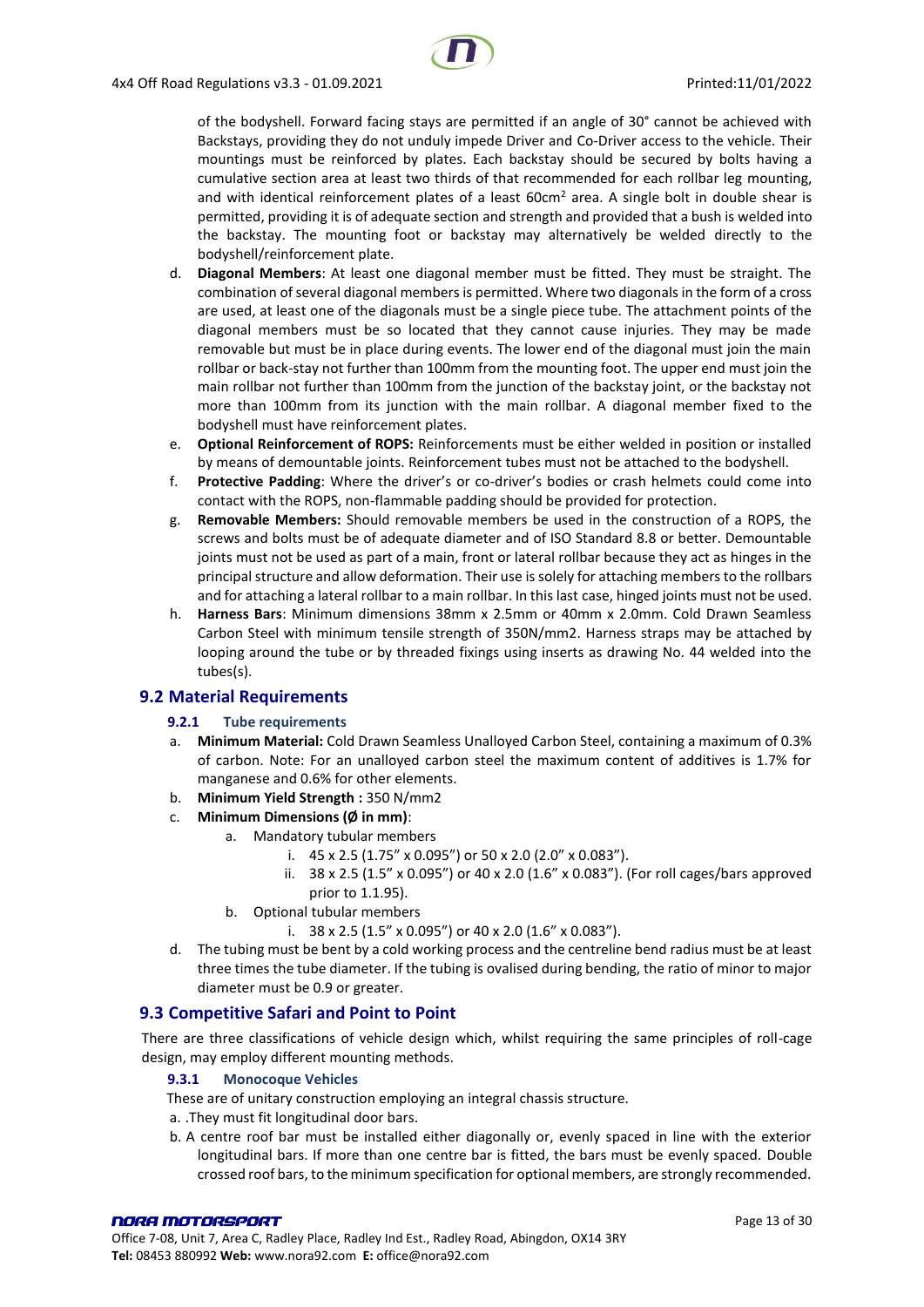c. It is recommended that a horizontal bar be incorporated in the front hoop, located approximately in line with the base of the windscreen, which may be bolted or welded to the front hoop members.

#### <span id="page-13-0"></span>**9.3.2 Vehicles with chassis**

These employ a separate chassis structure from the body or superstructure.

- a. They must mount their roll-cage directly to the chassis.
- b. Exceptionally where the body contains a superstructure of internal steel pressings including the floor and the roll-cage it is permitted to install the roll-cage as with a monocoque vehicle.
- c. Where it is necessary to weld additional chassis outriggers on which to mount the roll-cage, these must be of at least 75x50mm box section steel, and not less than 3mm thick.
- d. Alternatively, the main hoop may be constructed allowing mounting to the main chassis rails, or where a beam is welded across the chassis rails.
- e. Where the roll-cage passes through the superstructure's floor panels, two alternative methods may be employed:
	- a. Either oversize holes allowing uninterrupted passage of the tubes to the chassis placed so as to allow for the movement of the superstructure where this is rubber mounted to the chassis, or
	- b. spreader plates may be used to sandwich the floor where the cage structure is continued through the floor pan to the chassis.
- f. The backstays in short wheelbase vehicles may have to be mounted aft of the rear suspension mountings to the chassis
- g. The backstays where mounted directly to the chassis must be angled to the main roll hoop. Existing vehicles configured with the backstays mounted in line with the main chassis members as are permitted.
- h. The longitudinal bars connecting the front to rear roll bars should be straight, or where a manufacturer's truck cab or hard top is fitted the bars may follow the contours of the roof.
- i. The front hoop may be mounted directly to a fabricated chassis extension.
- j. External front hoops must be fitted with a horizontal bar, approximately in line with the base of the windscreen, of the same material and dimensions as specified for the main members of the ROPS, and which may be bolted or welded to the front hoop. Recommended for vehicles with an internal front hoop where installation is practical.
- k. Must be fitted with sill bars of the same material and specification as the main ROPS or primary chassis members, or box section steel, being a minimum of 40mm x 40mm x 3mm or 50mm x 25mm x 3mm. These may be welded or bolted to the main longitudinal chassis members.

#### <span id="page-13-1"></span>**9.3.3 Spaceframe vehicles:**

These are constructed entirely from a framework including an integral roll-cage made of tubes and/or box sections. For Safari Plus and all Hill Rallies, those elements comprising the primary chassis components must be of at least the same material and dimensions as the primary ROPS members, or equivalent box section steel.

- a. All these vehicles must have rollcages incorporated into the frame of the vehicle.
- b. The roll-cage must be welded and integral to the design.
- c. It is recommended that a horizontal bar be incorporated in the front hoop, located approximately in line with the base of the windscreen, being of the same material and dimensions as the main ROPS members and which may be bolted or welded to the front hoop members. For Safari Plus and all Hill Rallies this horizontal bar is mandatory.
- d. A sill bar or single longitudinal door bar of the same material and dimensions must be fitted.

#### <span id="page-13-2"></span>**9.4 Brakes**

- **a.** The vehicle must be fitted with brakes that are operative and capable of stopping and holding the vehicle as required
- b. A functioning independent parking brake system must be fitted which is capable of holding the vehicle on a 45° longitudinal gradient.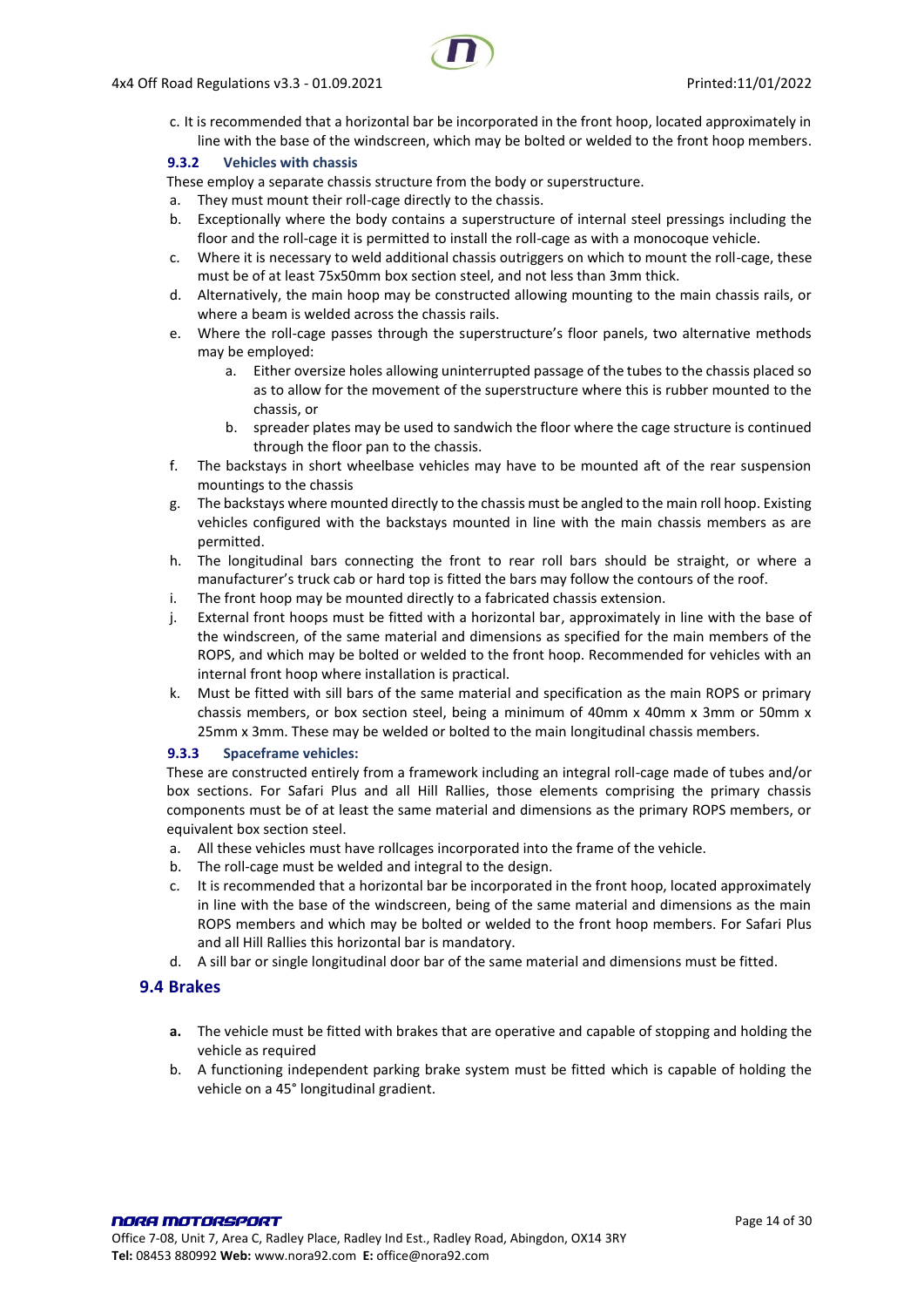# <span id="page-14-1"></span><span id="page-14-0"></span>**10.Safety**

## **10.1 Medical Services**

At all events, including official practice, qualified first aid personnel should be in attendance with full first aid equipment. Organisers must ensure sufficient medical services for the type of event remain in place until the event has completely finished.

#### <span id="page-14-2"></span>**10.1.1 Speed Events**

An IHCD Emergency Technician (EMT), First Response Emergency Care person (FREC), level 3 or above, the Voluntary Aid Society (VAS) equivalent or person qualified to FposI must be in attendance during official practice and racing.

The minimum medical requirement is always to have a person qualified to one of the above to be available. Should these persons be required to give continuous support and treatment to an injured party the event must stop until such time that the qualified person is available again or can be replaced.

#### <span id="page-14-3"></span>**10.1.2 Non-Speed Events**

It is highly recommended that each event have in attendance a person qualified to a minimum of First Aid at Work level (3 day) and have available a suitably stocked first aid kit appropriate for the type of injury that may be sustained. More information about first-aiders can be found from the following URL link:

• http://www.hse.gov.uk/firstaid/first-aider.htm

UK Life Medics are NORA's preferred provider, to find out about training courses visit https://www.uklifemedics.com/ or contact aimie@uklifemedics.com

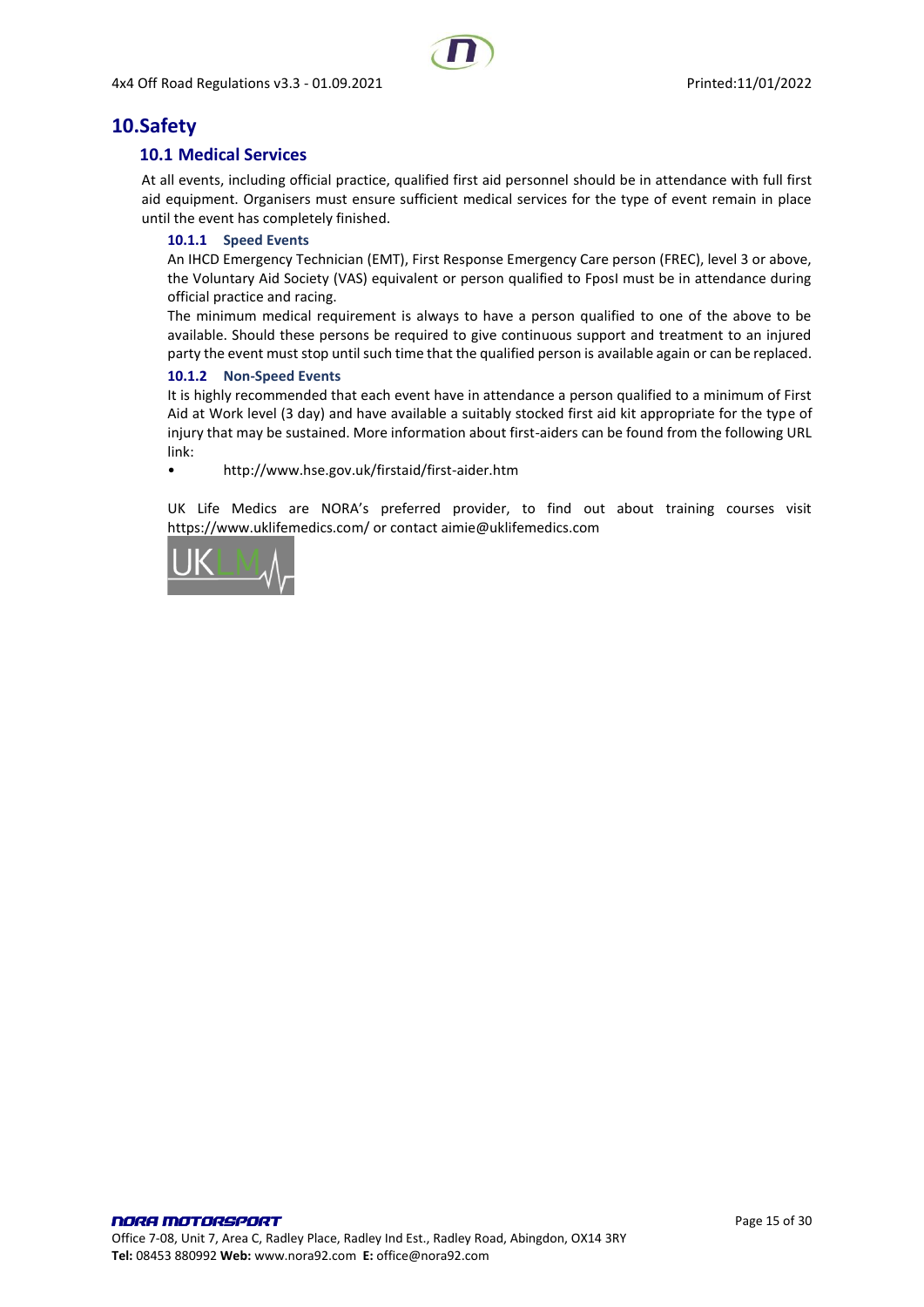## <span id="page-15-0"></span>**10.2 Clothing**

- a. All Competitors in speed events must wear approved Crash Helmets (see code of practice) clothing which covers the arms, legs and torso up to the neck, and unless a windscreen is fitted it is highly recommended that goggles or visors are worn to protect the eyes.
- b. All competitors in speed events must wear a form of neck support or restraint, a foam donut is the minimum requirement.
- c. Competitors in non speed, competitive events must wear approved Crash Helmets (see code of practice).
- d. Competitors in non speed event, non competition events are recommended to, and may be required to, wear crash helmets as specified in the event regulations.
- e. The wearing of flame resistant clothing and gloves is strongly recommended for all events including untimed events

## <span id="page-15-1"></span>**10.3 Refuelling – Speed Events**

For speed events, refuelling must not take place within the pit area during racing hours. Racing hours are defined as 1 hour prior to the start and 1 hour following the close of a race.

- a. An area must be set aside and demarked as the live fuelling area for race times
- b. The fuelling area must be defined on site and set at a point so as to limit the spread of any fire to nearby infrastructure or vehicles.
- c. The only persons allowed in the refuelling area will be competitors and designated pit crew.
- d. All persons involved in the live race refuelling must be wearing an overall and balaclava stamped to EN11612, EN1149-5 (ASTMF1959) as a minimum.
- e. There must be an allowance for a spacing of 5m between refuelling vehicles and no more than 4 vehicles may be permitted to refuel at any time.

#### <span id="page-15-2"></span>**10.4 Fire Extinguishers**

- a. Each organiser should provide fire extinguishant of a minimum one 6kg dry powder and one 6L foam, suitable for extinguishing vehicle fires.
- b. All officials should be made aware of the position of fire extinguishers.

## <span id="page-15-3"></span>**10.5 Spill Kits**

- a. Organisers must provide at least one spill kit.
- b. This spill kit can be carried by a Recovery Marshal.
- c. Where trial sections are closely grouped, one spill kit located at a clearly visible central point is permitted.
- d. For all Hill Rallies, Competitive Safaris, Point to Point, Challenge Events and Orienteering a medium spill kit must be located at the start of the course, each Special Stage or section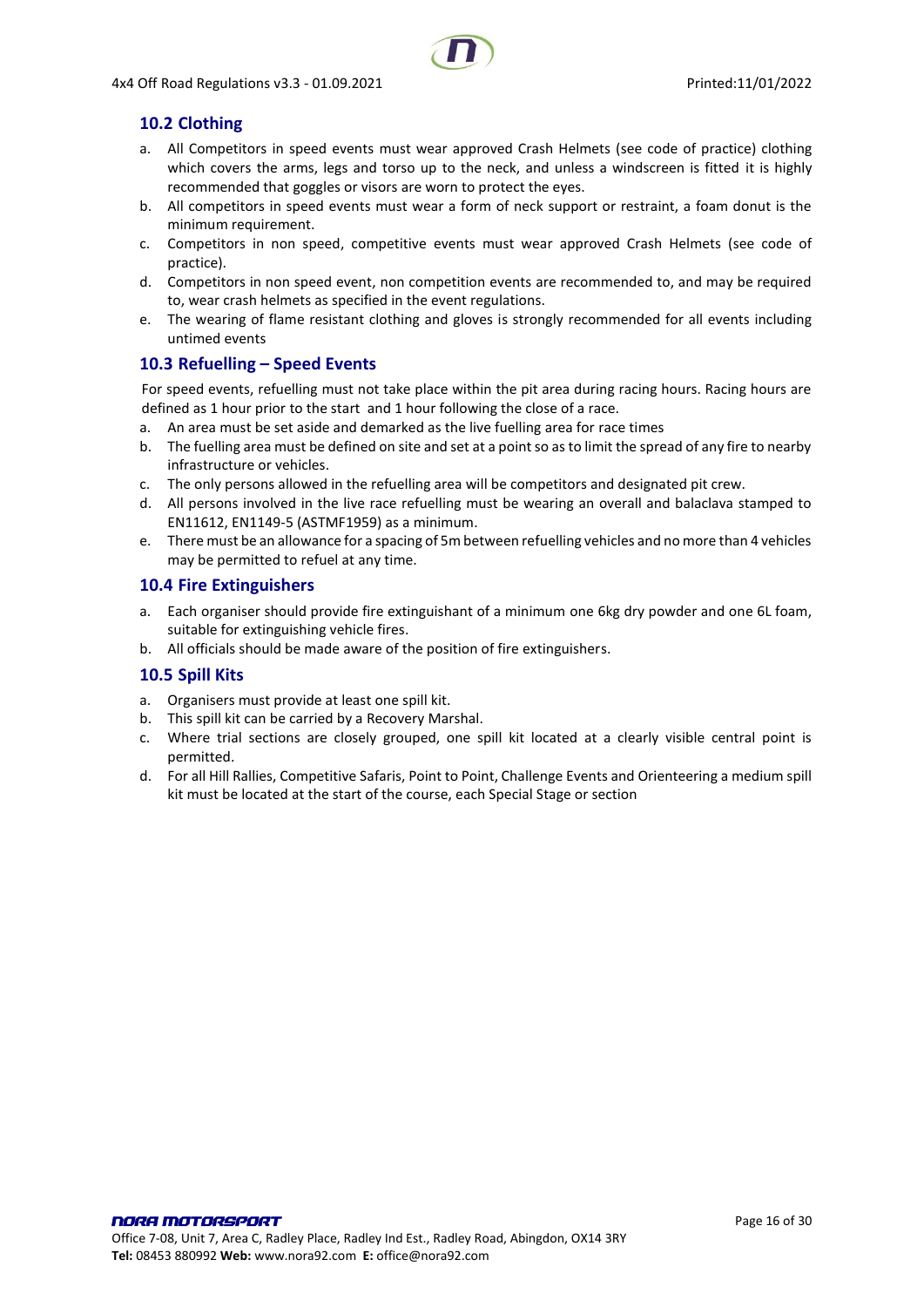# <span id="page-16-1"></span><span id="page-16-0"></span>**11.Discipline Regulations (non- timed events)**

## **11.1 Cross Country Trials**

The use of the public highway should be avoided but if used must be stated in the event regulations. If the public highway is used, all vehicles must comply with the Road Traffic Act and drivers licenced accordingly. The event regulations may allow the vehicle crew to be varied during the event and may specify the minimum tyre pressure permitted for the Competition.

- a. Only one Passenger aged 16 or over may be carried on a vehicle during Observed Sections. The event regulations may reduce this minimum age to 12, providing the vehicle is fitted with seat belts and either a manufacturer's hard top, a truck cab, or a rollbar.
- b. The Start and Finish of observed sections must be marked by signs and the Starts should be reasonably flat and wide so that all Competitors can at least enter the section.
- c. The Passenger must remain properly seated alongside the Driver throughout all Observed Sections. 'Bouncing' will be Permitted only within the confines of the seating compartment, and then only so long as no portion of either the Driver's or Passenger's body is placed outside the sides of the vehicle or behind the seat they are occupying
- d. The layout of sections should take account of the location of possible failure points and safe exit routes
- e. Course markers should not be placed against trees. The use of trees or natural hazards as course boundaries should be avoided.
- f. If possible, alternative routes should be planned in case of changes of weather condition.
- g. It is recommended that sections be laid out using a minimum of 10 pairs of markers of a minimum height of 1m, and with colour coding to clearly identify each side of the route.
- h. Metal rod markers should not be used.
- i. Markers should be placed to avoid the likelihood of Competitors putting all wheels out between markers, or where they are likely to be moved by bushes or branches.
- j. A minor proportion of the sections can be timed, but any time penalties must be related using a published formula to calculate points lost on a section. Timed sections must be a maximum of 200m long, and the maximum time allowed for the section shall be stated Approaches to and exits from sections must not present any unreasonable hazard or difficulty.
- k. There should be enough Marshals at each observed section to ensure safety procedures are followed, and adequate Judges in attendance.
- l. Organisers may at any convenient time after the start of a Competition require any Competitor to increase or decrease their minimum permitted tyre pressure by a maximum of 5lbs/sq.in. This decision must be advised to Competitors in writing and enough time allowed for them to comply.

#### <span id="page-16-2"></span>**11.1.1 Numbers**

Numbers will be allotted by ballot. Numbered Results Cards will be issued at the Start and must be presented by the crew to Officials.

- a. Competition numbers must be displayed on both sides of all competing vehicles unless exempted in the event regulations.
- b. Competitors will start in numerical order, and the Organisers shall determine the order of running at each observed section.
- c. Competition Numbers or Number Cards must be removed at the Finish or if a Competitor retires.

#### <span id="page-16-3"></span>**11.1.2 Sections and Route**

The onus of following the correct route rests with the Competitor. Any signs displayed, other than in an Observed Section, are designed to assist Competitors and have no mandatory authority. Competitors will drive from section to section with as little delay as possible.

- a. Competitors arriving at an Observed Section more than 20 minutes after the preceding Competitor may be refused permission to attempt that section.
- b. Competitors should attempt to negotiate Observed Sections without stopping. Organisers may allow certain vehicles, by virtue of their size, to take a specified number of changes of direction on any section. The permission to change direction and the eligibility of vehicles to do so must be specified in the event regulations or final instructions
- c. Failure of a vehicle to maintain unassisted forward motion in the direction of the course will be regarded as failure to comply with the requirements to proceed non-stop, unless the Judges are satisfied that a permitted change of direction is intended, or the organisers have ruled that more than one attempt may be made.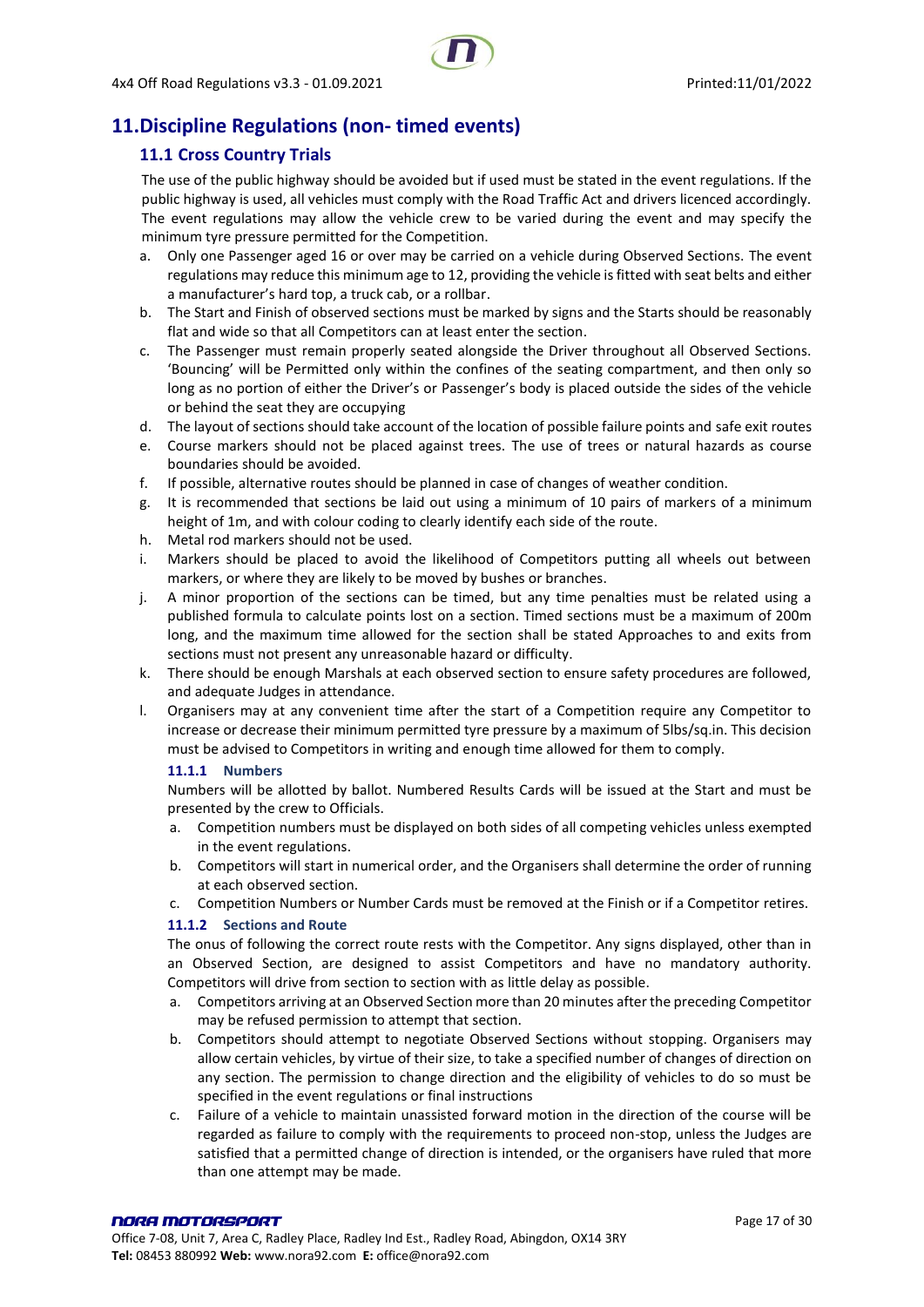- d. The point of failure will be at a vertical line from the centre of the hub of the forward most front wheel.
- e. The beginning of an Observed Section will be marked by signs and its boundaries by markers or natural obstacles. Natural obstacles must not be used as penalty markers.
- f. Before attempting an Observed Section, a vehicle must be brought to rest with a leading wheel hub centre vertically over the Start line, as indicated by Officials. The Driver must not proceed until instructed to do so.
- g. If an Observed Section is divided into Sub-Sections, signs must indicate the beginning and end of each Sub-Section.
- h. A vehicle will be considered to have entered an Observed Section or Sub-Section when the leading wheel hub centre has passed the marker(s) indicating the beginning of the section.
- i. A vehicle will be considered to have left an Observed Section or Sub-Section when the leading wheel hub centre is past the marker(s) indicating the end of the section.
- j. Failure in a any Sub-Section will constitute failure in the entire section.
- k. The Start line will indicate the greatest penalty and the Finish line the zero penalty. The event regulations will specify the methods of scoring and application of penalties.
- l. A Competitor will be deemed to have failed to negotiate an Observed Section non-stop if:
	- i. Any part of the vehicle touches a penalty marker
	- ii. All wheels cross the boundary of the course as defined by the Clerk of the Course.
	- iii. The point of failure will be deemed to be that at which the first penalty marker is touched, or the point at which the course boundary is first crossed by all wheels of the competing vehicle.
	- iv. Should this point of failure coincide with the division between two Sub- Sections, the marks lost will be those on the Sub-Section recording the greater penalty.
- m. Performances on an Observed Section may be ignored at the Organisers' discretion, even though there have been successful attempts to negotiate the section. If this discretion is exercised, no performance on the section in question must be considered when compiling the results.
- n. No unauthorised assistance is allowed, vehicles must complete the course under their own power.
- o. At the Organisers' discretion, a minority of the Observed Sections may be timed, if provided for in the event regulations. The following conditions will apply:
	- i. Only those sections which the Organisers anticipate will be completed without penalty by most Competitors may be timed.
	- ii. Any such timed section must be less that 200m long.
	- iii. No Sub-Sections can be used.
	- iv. The maximum time allowed for each timed section must be stated in the Official Instructions prior to the commencement of the test.
	- v. The maximum time allowed for each timed section must not require any Competitor to exceed 15mph or 30 seconds per 200m.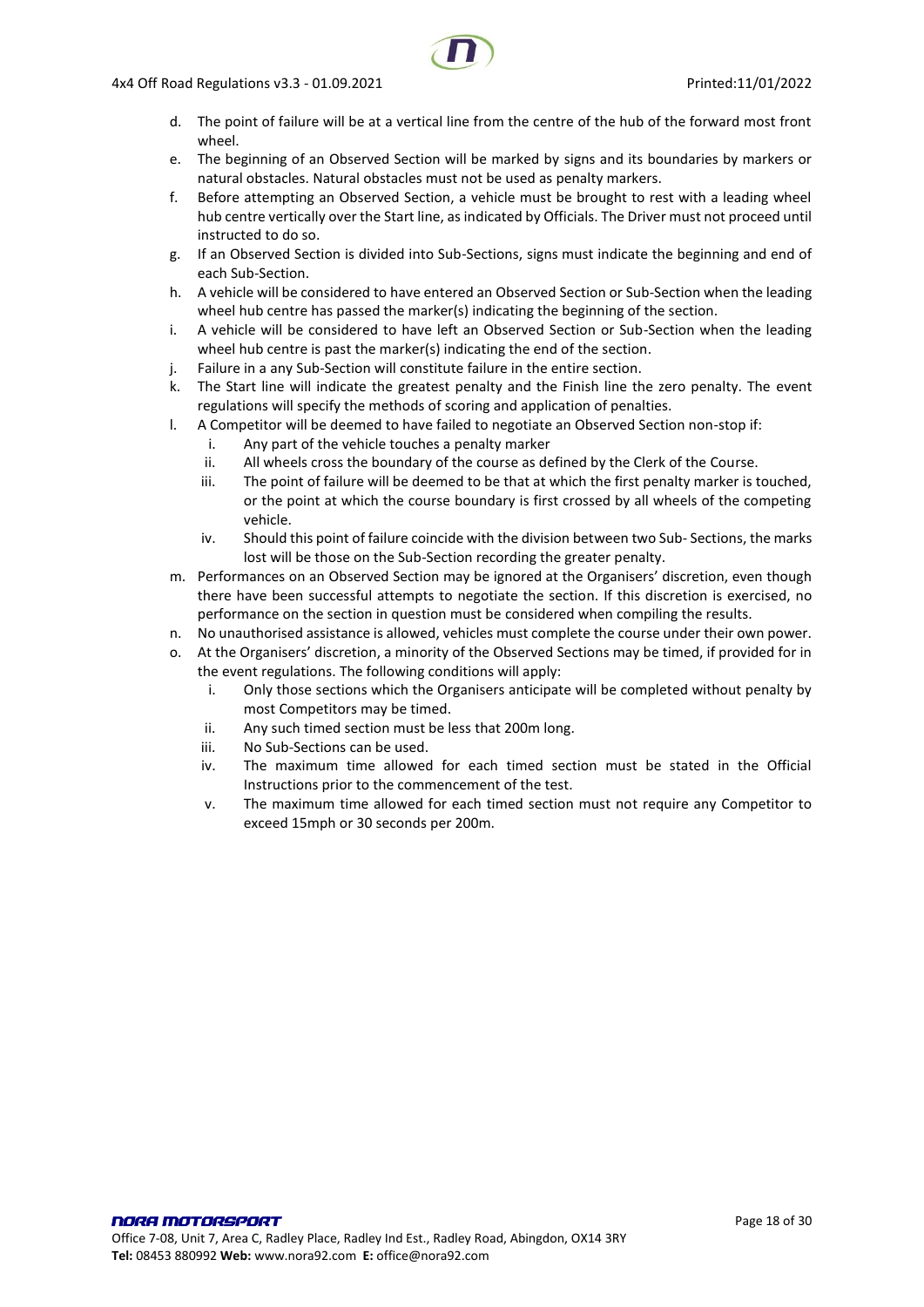#### <span id="page-18-0"></span>**11.1.3 Results**

Competitors will start with zero marks. To be classified as a finisher, a Competitor must have attempted at least three quarters of the total number of Observed Sections and arrive at the Finish within 20 minutes of the preceding vehicle.

- a. The Competitor incurring the lowest marks will be the winner, and so on.
- b. Ties will be resolved at the Organisers' discretion, unless the event regulations state otherwise.
- c. Each Competitor will be provided with a Results Card which must be produced on demand for Officials to mark at each section, unless the event regulations specify an alternative method.
- d. Penalty marks will be incurred as follows, unless the Marks Lost indicated below are modified by the event regulations:

| <b>Penalty</b>                                                                    | <b>Marks Lost</b> |
|-----------------------------------------------------------------------------------|-------------------|
| Each minute late reporting at the Start or a re-Start                             | 5                 |
| Failure in an Observed Section                                                    | 12                |
| Where numbered sub section gates are employed the penalty will correspond to      |                   |
| the number of sections completed prior to failure                                 |                   |
| Not attempting or being ready to attempt an Observed Section or Sub-Sections      | $12*$             |
| when instructed to do so                                                          |                   |
| Not complying with a reasonable instruction by an Official for which a penalty is | $12*$             |
| not otherwise stipulated, and provided warning of penalty is given                |                   |
| Driver and/or Passenger not correctly seated                                      | 12                |
| Running with tyre pressures lower than that required by event regulations         | 50                |
| * Plus the lowest penalty scored by a competitor attempting the section correctly |                   |

- e. Any additional penalties incurred on a timed section must be calculated by reference to the following formulae, unless the event regulations specify otherwise
	- a. For negotiating the section non-stop, the following formula is used:
		- (Time taken in seconds  $x$  100) 100 = time allowed penalties

| <b>Calculated Time</b> | <b>Points</b> | <b>Calculated Time</b> | <b>Points</b> |
|------------------------|---------------|------------------------|---------------|
| <b>Within Time</b>     |               | $50.1 - 58.3$          |               |
| $0.0 - 8.3$            |               | $58.4 - 66.6$          |               |
| $8.4 - 16.6$           |               | $66.7 - 75.0$          |               |
| $16.7 - 25.0$          |               | $75.1 - 83.3$          | 10            |
| $25.1 - 33.2$          | 4             | $83.4 - 91.6$          | 11            |
| $33.3 - 41.6$          |               | 91.7 and above         | 12            |
| $41.7 - 50.0$          |               |                        |               |

#### <span id="page-18-1"></span>**11.1.4 Junior Trials**

All Junior trials drivers must compete under the supervision of an official of the event.

- a. Special consideration must be given to the terrain chosen, particularly regarding side slopes and drops, and water should generally be avoided.
- b. Where present, the maximum depth of any water must be 0.2m.
- c. The maximum Permitted gradients are as follows:

| <b>Gradient Type</b> | <b>Novice</b> | <b>Intermediate</b> | Expert |
|----------------------|---------------|---------------------|--------|
| Longitudinal         | 50%           | 60%                 | N/A    |
| Transverse           | 25%           | 35%                 | N/A    |

d. Sections for the different Classes may either be set out separately or so that a section increases in severity with separate finishing points for the respective Classes.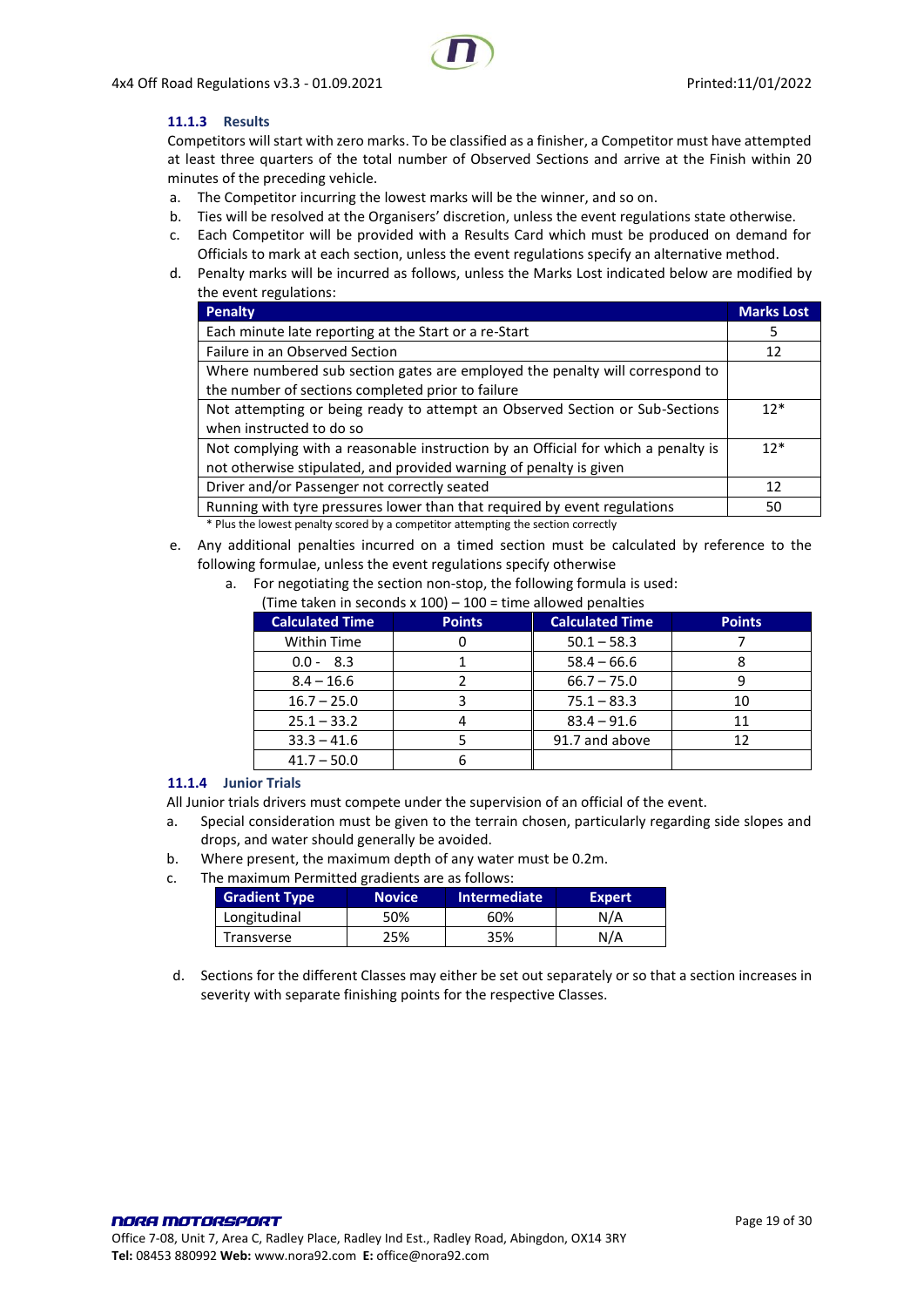#### <span id="page-19-0"></span>**11.1.5 Tyro Trials**

The terrain chosen should ensure that vehicles do not catch any bodywork on approach, ramp breakover, or departure angles, and consideration should be given to the vehicles entered when laying out sections.

a. The maximum Permitted gradients are as follows:

| <b>Gradient Type</b> | <b>Novice</b> | Intermediate | <b>Expert</b> |
|----------------------|---------------|--------------|---------------|
| Longitudinal         | 50%           | 60%          | N/A           |
| Transverse           | ን5%           | 35%          | N/A           |

- b. The depth of any water must be 0.3m maximum.
- c. Vehicles must be capable of traversing sections without contacting any trees, bushes or other natural features.
- d. No features may be included within sections which are likely to cause damage to the underside of competing vehicles.
- e. More than one Passenger may be carried where the Driver holds a valid full RTA Licence.
- f. All passengers must be properly seated with their seat back in an upright position and the seat adequately fixed.
- g. All occupants must always wear an approved seat belt and all passengers must be seated in forward facing seats. Their seat back must be in an upright position.
- h. The passenger sitting alongside the Driver during sections must be at least 12 years.
- i. Passengers who occupy the rear seats of the vehicle must not be less than 2 years of age, any child under 12 years of age or 135cm in height must be seated using an approved 'child restraint'.

#### <span id="page-19-1"></span>**11.2 Winch Recovery**

The aim of these events is to safely and precisely winch an object between two points via gates and different routes as defined in the written instructions, the Course can be laid out over any type of terrain but must be on private ground in an area prohibited to spectators. It must be taped or roped off to indicate the boundary to Competitors and spectators.

- a. Natural anchorages may be used at the discretion of the Clerk of the Course but must be protected from damage.
- b. All objects to be recovered must have a good quality chain attached, to the satisfaction of the Clerk of the Course. If the object is a vehicle then all glass must be removed where appropriate. The steered wheels may be locked in any position and one or more wheels may be removed.
- c. The Clerk of the Course may stop a team if their mode of recovery is considered likely to be dangerous to officials, competitors, spectators or the natural terrain. Penalty points will be awarded if any gate or previously specified object is touched by either the object or team.
- d. The Organisers will allocate Competition numbers at random and teams will start in numerical order.
- e. Details of the course, the manner of recovery, the maximum time for completion and the method of starting will be specified in the event regulations.
- f. Competitors will be allowed to examine the course prior to the start.
- g. The number of vehicles and members in a team will be stipulated in the event regulations.
- h. No more than three members will be allowed in each team which must nominate a Captain to be responsible for keeping any score-card issued and represent the team to the Clerk of the Course.
- i. At the Start and Finish, all team members must be correctly seated in their vehicle and all equipment must be in or on the vehicle.
- j. Each team will be allowed a minimum of two attempts at the course.
- k. The team completing the course with the least penalties as stated in the event regulations will be the winner.
- l. The Clerk can also award penalties for touching gates.
- m. Once a winch vehicle and anchor vehicle have been manoeuvred into position, they must remain stationary whilst winching.
- n. It is strongly recommended that all members of the team wear protective clothing during winching operations, ie overalls, gloves, eye protectors.
- o. It is strongly recommended that competitors, other than the winch operator, should also wear a crash helmet to NORA specification.
- p. All equipment, including cables, ropes, straps or webbing, shackles, blocks, hooks, ground anchors, winches etc. and vehicles may be requested to be presented for approved by the technical official prior to an event.

**Tel:** 08453 880992 **Web:** www.nora92.com **E:** office@nora92.com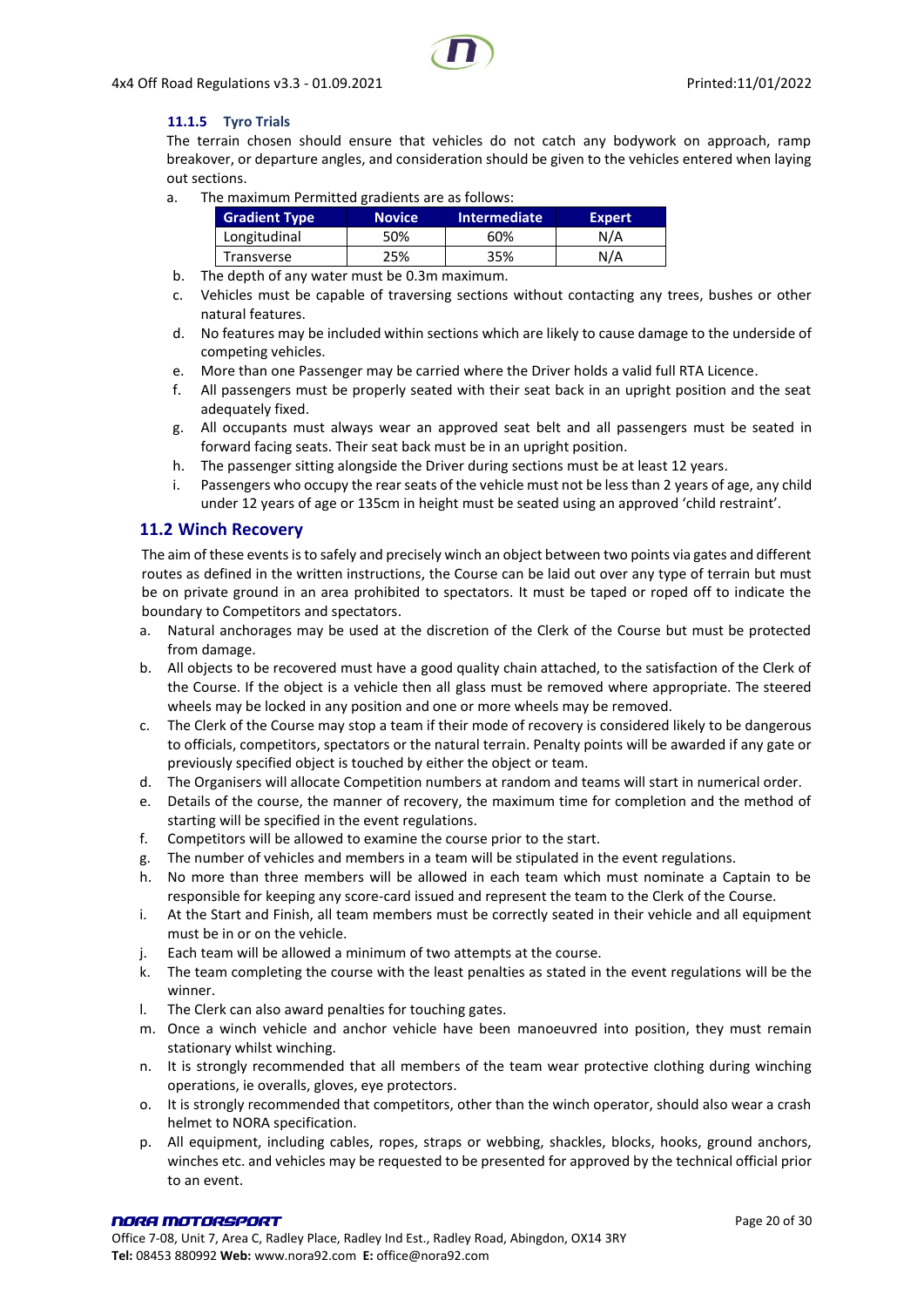## <span id="page-20-0"></span>**11.3 Promo Events**

Non competitive events designed for owners to experience their vehicles in an off road environment and to introduce them to organised off road events. They must consist primarily of a organised route or routes wholly off of the public highway, they may include non-damaging trials type sections.

- a. The routes and any special sections should be clearly marked and adequately marshalled.
- b. Drivers must hold a valid RTA Licence (not provisional) in respect of their vehicle.
- c. Entries from Drivers who are at least 16 without a full RTA Licence may be accepted provided the passenger holds a valid full RTA Licence and has experience in Cross Country Trials. The vehicle may only be driven between Observed Sections by a crew member who holds a valid full RTA Licence.
- d. More than one Passenger may be carried where the Driver holds a valid full RTA Licence.
- e. All Passengers must be properly seated with the seat back in the upright position and with the seat adequately fixed.
- f. All occupants must always wear an approved seat belt .
- g. The passenger sitting alongside the driver in a trials section must be at least 14 years of age.
- h. Passengers who occupy the rear seats of the vehicle must not be less than 2 years of age, any child under 12 years of age or 135cm in height must be seated using an approved 'child restraint'.
- i. Passengers may not be carried for hire or reward.

#### <span id="page-20-1"></span>**11.4 Orienteering**

Events where competitors are required to navigate certain objectives. Event regulations will specify equipment required for the event.

- a. Competitors will be issued with instructions before their due start time.
- b. There should be no merit attached to being the first to arrive at any point, nor should it be necessary to arrive at any point other than the Finish by a specified time as specified in the event regulations.
- c. If an overall speed limit is set for an event, it must be possible to win without exceeding an average speed of 10mph from Start to Finish. Participants must not be required to travel more than 50 miles, nor to perform any task or solve any problem that is likely to offend anybody not taking part in the event.
- d. When running an Orienteering event at night, careful consideration should be given to restricting auxiliary lights.
- e. The method of scoring must be specified in the event regulations.
- f. Objectives must be attempted without the use of winches or other means of assistance.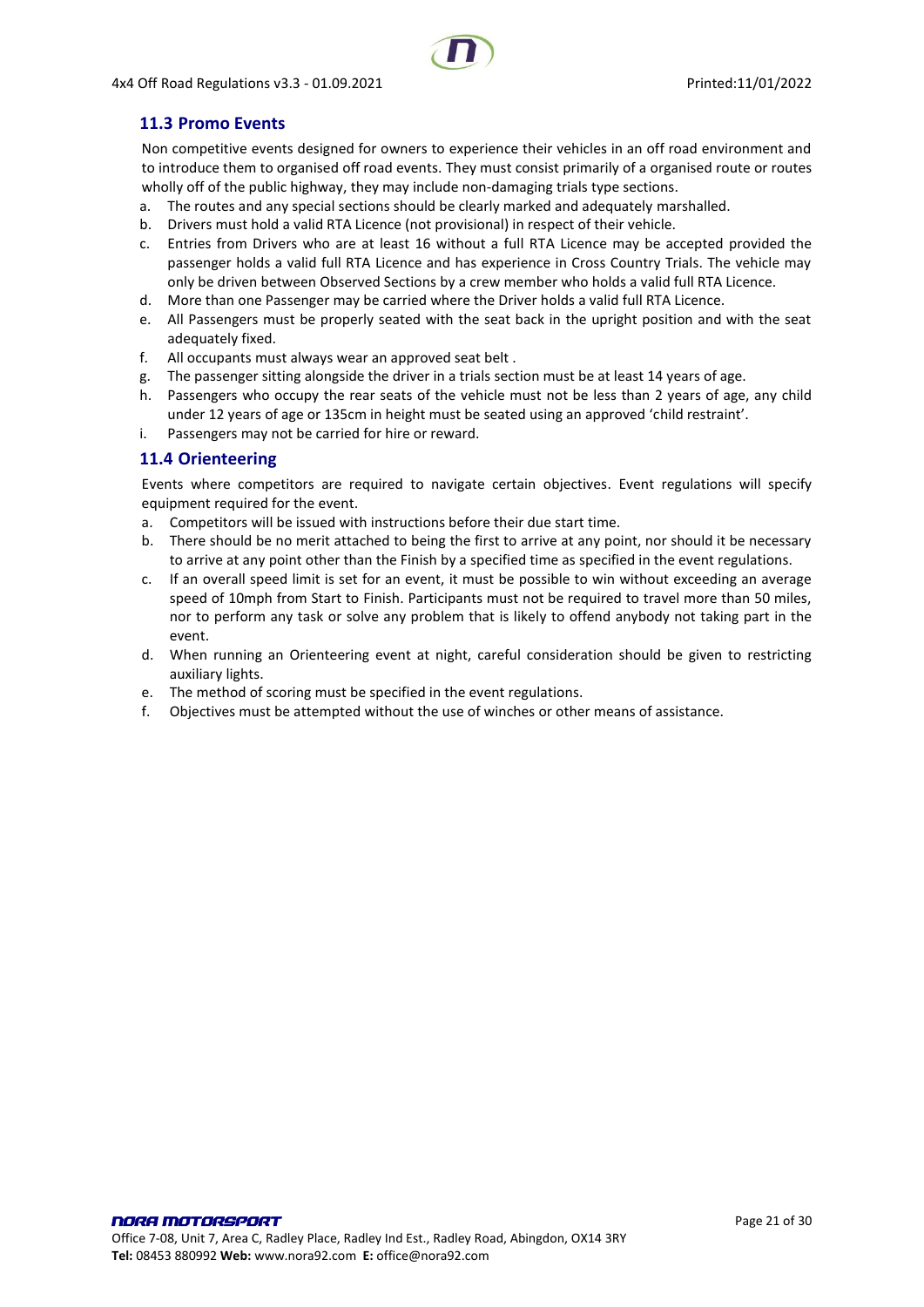

# <span id="page-21-1"></span><span id="page-21-0"></span>**Discipline Regulations (timed events)**

## **11.5 Timing Equipment**

The following equipment is recommended for the timing of events:

- a. Digital clocks or stop watches to an accuracy of no less than one second.
- b. Recording clocks printing to an accuracy of no less than one second
- c. Light beam actuated automatic systems to no less than  $100<sup>th</sup>$  of a second.
- d. Transponder systems to no less than  $100<sup>th</sup>$  of a second.

### <span id="page-21-2"></span>**11.6 Timed Trials**

These events are predominantly cross country trials events but each section is undertaken against a maximum permitted time allowance, standard trials regulations apply along with the following.

The instructions must state the maximum time and the target time allowed to complete each section.

- a. The target time must be set at no more than 22mph (10m/s) average.
- b. The maximum length of any Timed Trial section must not exceed 320m.
- c. Each section must be clearly identified and must be a prohibited area for all persons except Officials and those Competitors attempting the section.
- d. Penalties will be in accordance with the following:
	- i. For each second over the Target Time: 1 mark.
	- ii. The event regulations may specify additional penalties based on a specified number of marks per second.
- e. Failure of a vehicle to maintain unassisted forward motion in the direction of the course will not be regarded as failure to comply with the requirements to proceed non-stop.
- f. Further attempts to regain forward motion will be permitted until the maximum time allowed for the section has elapsed.

#### <span id="page-21-3"></span>**11.7 Team Recovery**

The event must be on private ground. The use of the Public Highway, including Rights of Way, is forbidden. a. Only vehicles within the same team may be on any observed section at the same time.

- b. At each observed section, official recovery and rescue teams must be on duty in the location specified by the Clerk of the Course.
- c. Each team will nominate a captain, who will be responsible for carrying the official score card for the team and who will produce it on demand to officials.
- d. The onus of following the correct route will rest with the Team Captain.
- e. Teams will start in numerical order, and the Organisers will determine the order of running at each Observed Section. Team Members may start in any order. Team vehicles must not be harnessed together before the start.
- f. No Passengers can be carried in any team vehicle when it leaves the Start. This does not preclude other members of the team from being carried through Observed Sections, provided they are properly seated and are only carried for as far as is necessary, and that the vehicle is stationary when they mount or dismount. Seat belts need not be worn.
- g. Any team vehicle that cannot maintain unassisted forward motion in the direction of the course must be recovered by other members of the team by pushing, towing or winching.
	- i. All equipment to be used by team vehicles as means of self-recovery, including harness ropes and shackles, may be requested to be presented to, and cleared by, the technical officer prior to the Start.
	- ii. This equipment must be carried on team vehicles throughout the Competition.
- h. Before attempting any Observed Section, team vehicles will be brought to rest behind the Start line by Officials and will not proceed until instructed to do so.
- i. A team will be considered to have left an Observed Section when all team vehicles have crossed the finishing line.
- j. Where a attempt involves the failure of all team vehicles to proceed, whether involuntary or otherwise, from the Start line into an Observed Section when instructed to do so will be regarded as a failure in that section.
- k. Any team which fails to complete a section in the stated time will have three minutes added for each vehicle that has not successfully completed the section.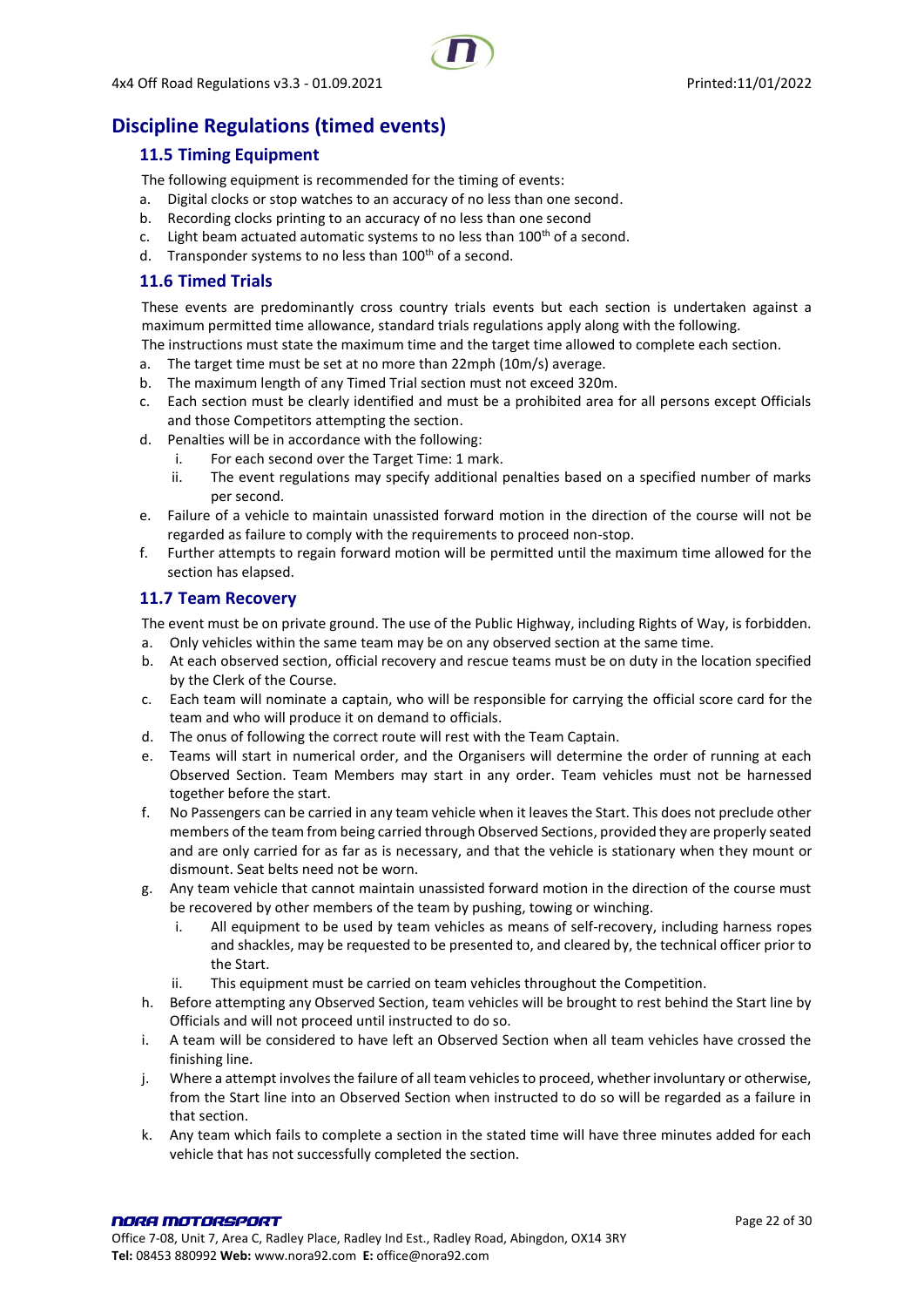- l. Unless the event regulations state otherwise, a penalty of one minute will be added to the team time for each penalty marker touched.
- m. The event regulations will state the maximum time allowed for each team to complete each Observed Section.
- n. Results will be determined with reference to the time taken, including penalties, for the team to complete each Observed Section.
- o. Further penalties may be applied if the event regulations allow.

## <span id="page-22-0"></span>**11.8 Gymkhana**

Competitors must complete a series of driving challenges, involving boxes, turns and control lines, against the clock

- a. The vehicle may only be driven between Driving Tests by a crew member who holds a valid full RTA Licence.
- b. A Passenger may be carried to assist by giving directions when the driver holds a valid full RTA Licence.
	- i. The Passenger must always occupy the seat alongside the Driver and wear a properly fastened and approved seat belt during the test.
	- ii. No other Passenger is allowed.
	- iii. If the Driver holds a valid, full RTA Licence, a Passenger, if carried, must be 12 years or over.
- c. Where either crew member is under 16 years of age the vehicle must retain the original hardtop or truck cab and the seat belts.
- <span id="page-22-1"></span>d. Classes are free, but the class structure must be stated in the event regulations.

#### **11.8.1 Layouts**

- a. Cars must not be allowed to travel more than 25m (between manoeuvres) without having to stop astride a penalty line, reverse or drive clear of the line or manoeuvre in a garage or box.
- b. Competitors must either stop astride a penalty line or make a change of direction of at least 90° at not more than 20m before the Finish line.
- c. The route must be made available to all Drivers before any test.
- d. The start and finish of all tests must be in a forward direction.
- e. All tests must be arranged so that the whole of the course is visible to the Driver from the Start Line unless competitors are given the opportunity to walk the course beforehand.
- f. Clarification of where and how a change of direction may be made without incurring a penalty must be available on request to all Competitors before the start of any test.
- g. Spin turns are not permitted.
- h. Practising for tests is not permitted.
- i. Markers should be not less than 1m in height, unless the event regulations or test instructions specify otherwise.
- j. Lines and gates must have a minimum width of 3.5m.
- k. Any 'garage' must have a minimum length of 6m and a minimum width of 3.5m.
- l. When Competitors are required to perform a 180°turn in a box, the size of the box must be 16m by 16m.
- m. Each test should be designed so that a Competitor is not expected to engage reverse gear more than four times (ignoring manoeuvres to correct mistakes).
- n. Each test must be run at least twice.
- o. Each Competitor's worst performance at each test will be discarded in arriving at total penalties for the event.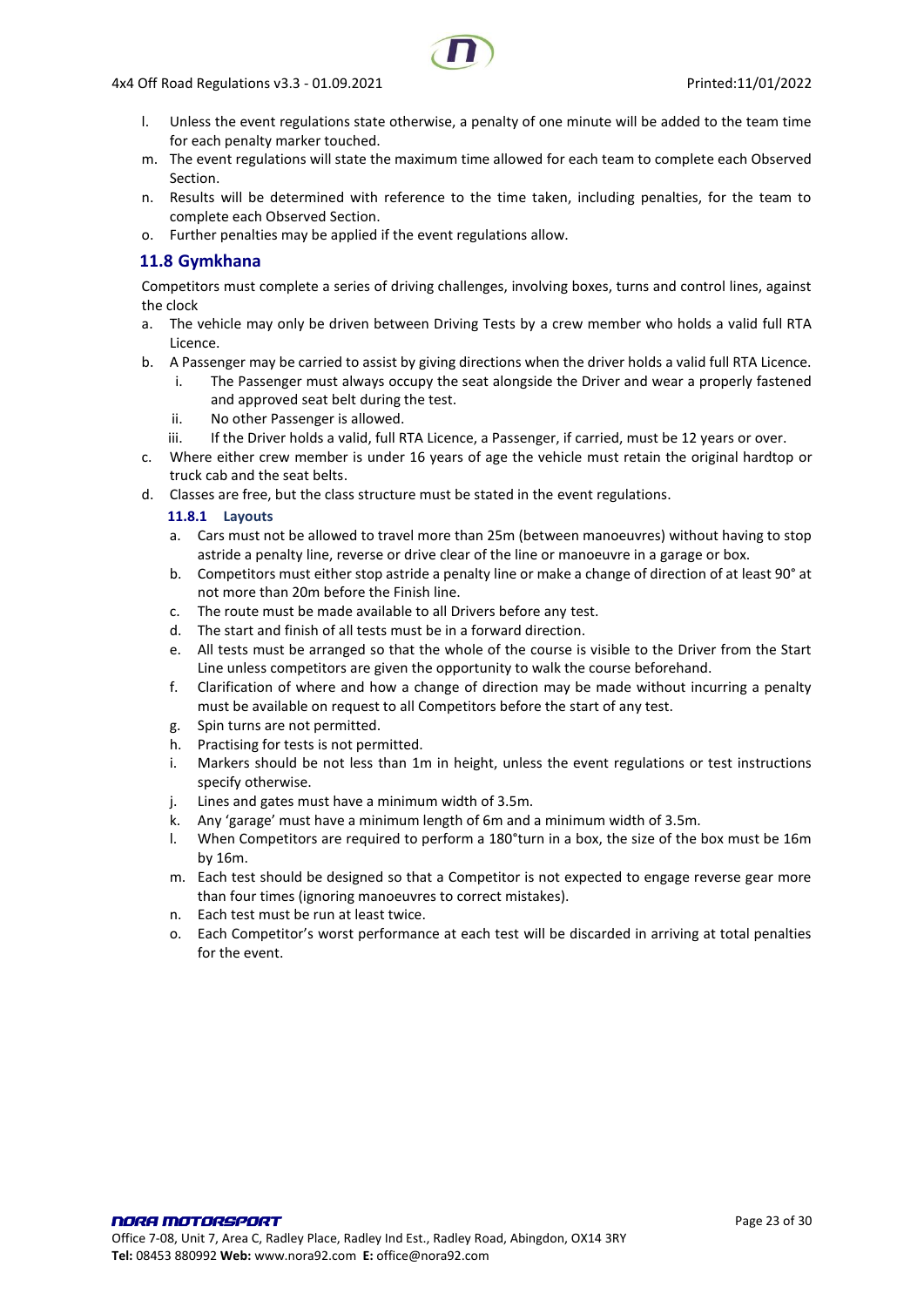#### <span id="page-23-0"></span>**11.8.2 Procedures**

- a. Drivers will be considered under Starter's orders when instructed by an Official to proceed to the Start line.
- b. Drivers then failing to proceed may forfeit their run or may be penalised in accordance with the table:

| <b>Penalty</b>                                                                                    | <b>MARKS LOST</b> |
|---------------------------------------------------------------------------------------------------|-------------------|
| Each minute late in reporting at the start or a restart                                           |                   |
| Not attempting or being ready to attempt a test when instructed to do so                          | 40                |
| Not performing a test correctly or not completing the test or making a false start                | 40                |
| Striking any barrier, wall or marker or crossing the boundary of a test (per<br>mistake)          |                   |
| Failing to cross or stop at any line or specified position as required in a test (per<br>mistake) |                   |
| Every second (rounded down) taken to complete test                                                |                   |

- c. A start will only be valid if made under the vehicle's own power.
- d. When a car is required to stop astride a line, the line must be between its front and back axles and all the area of the tyres in contact with the ground must be seen to have crossed the full width of the line. If a car is required to cross a line with all four wheels, all tyre contact area must be seen to be clear of the line.
- e. Timing at completion of a test must be based on the leading wheel (on the same axle) crossing the Finish line.
- f. Penalties will be applied for failure to cross the Finish Line.
- g. In any diagram illustrating a test, the dimensions should be approximate and for guidance only. Indications of the direction of travel of the competing cars when crossing a line, or passing between markers, must be shown unless specified otherwise (ignoring 'shunts' to avoid markers).
- h. A maximum penalty shall be applied if a competitor crosses with both leading wheels a marked test line in the wrong direction, out of the prescribed sequence or too many/few times, otherwise competitors may correct their mistakes by returning to the point where they deviated from the test diagram, unless otherwise stated in the event regulations.
- i. In changes of direction either lock can be used (unless the test diagram specifically states otherwise).
- j. Clerks of the Course wishing to define direction of travel between markers should include any necessary marked line(s).
- k. In the event of a re-run caused by a timing failure, the greater number of penalties incurred in either run will be added to the time taken in assessing the performance on that test.

#### <span id="page-23-1"></span>**11.8.3 Marking**

- a. Judges must be appointed to each test to adjudicate on:
	- i. False starts
	- ii. Crossing/failing to cross marker lines
	- iii. Touching markers and not following correct route.
- b. Competitors will be provided with a score card for the Organisers to record times and penalties at the completion of each test run.
- c. Marks will be lost for time taken (if applicable) and for any infringements of the test instructions, such as striking a marker or crossing a boundary line.

#### <span id="page-23-2"></span>**11.8.4 Results**

- a. To be classified as a finisher, Competitors must complete not less than half of the tests and must hand in their score card to Officials within 15 minutes of all other Competitors completing the final test
- b. Competitors will start with zero marks.
- c. All Class awards must be calculated on the basis of penalty marks lost, with the Competitor incurring the least penalty points being judged the winner.
- d. In the event of a tie, the Competitor who was first to have the lesser penalty from the start will be adjudged the winner, unless another method of resolving ties is stated in the event regulations.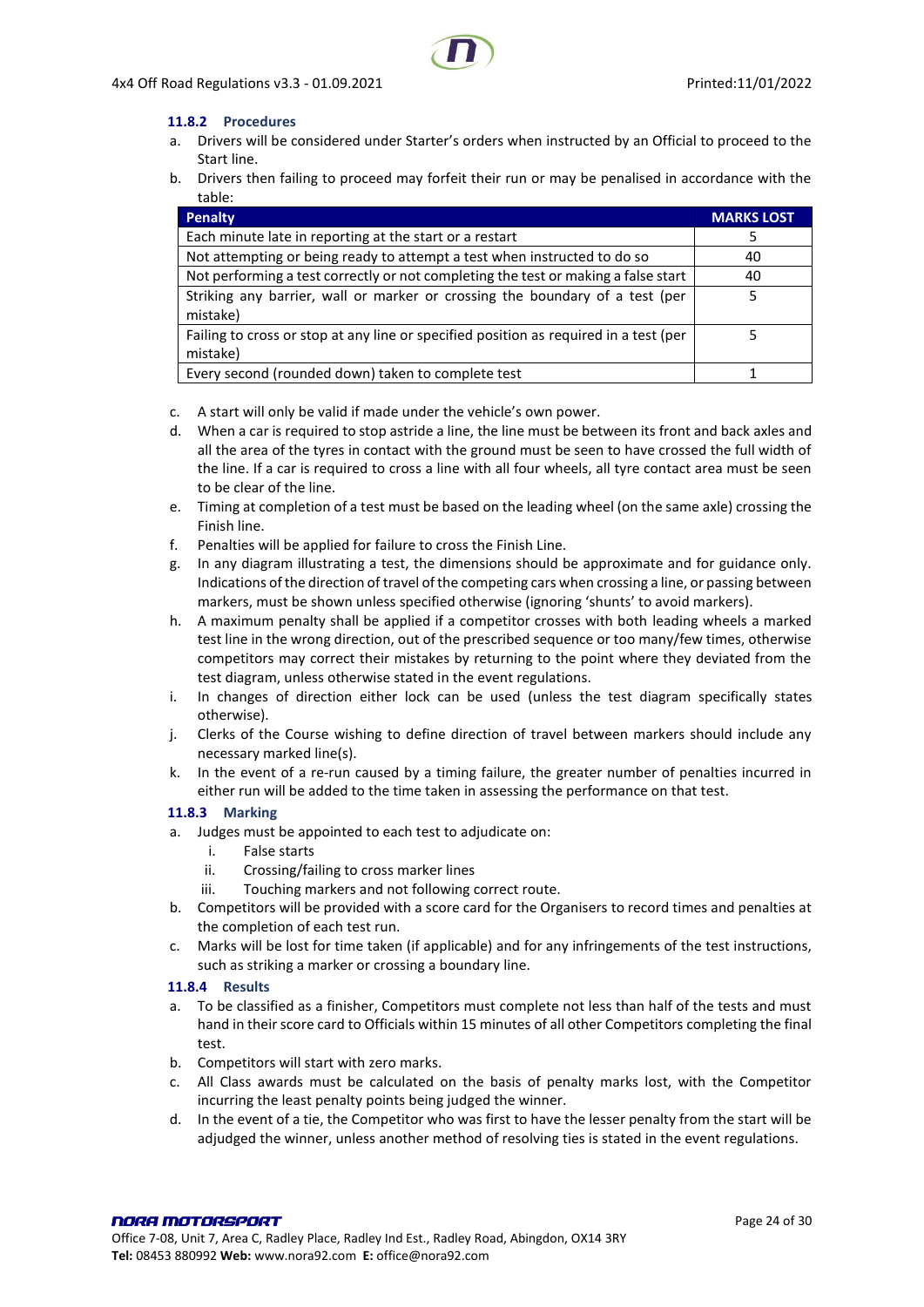## <span id="page-24-0"></span>**11.9 Comp Safaris**

Comp (Competition) Safaris are staged over a set distance covering off road terrain, competitors are given a set time to complete the allotted target distance, the distance may be achieved by completing more than one lap of a course.

- a. All courses must be on private ground and should be laid out at one venue only.
- b. Routes must run over roads, tracks or sections from which all vehicle and animal traffic has been excluded. These need not be marked on definitive maps. The route should be made as safe as possible and unmistakable for Competitors and spectators.
- c. Means of access to the route should be closed by barriers and signs to prevent any noncompeting vehicle gaining access.
- d. Warning notices as should be displayed and areas of particular danger (eg escape routes) should be marked with clear signs.
- e. It should be impossible for anyone on foot to get on to any stage through normal access roads or tracks without:
	- i. Being aware of it.
	- ii. Having been seen by an Official.
	- iii. Having seen a warning or prohibition notice.
	- iv. Having seen a Motorsport is Dangerous sign.
- f. The course should be not less than one mile long, where the terrain makes this impossible at least a quarter mile long. The course can involve trials type sections, the surmounting of natural obstacles or hazards, or points at which the crew may be required to dismount to perform a set task.
- g. Two separate Drivers may be allowed to drive one vehicle under one entry. In such cases their total combined penalties will be added together as if they were one Competitor.
- h. Vehicles may carry one passenger, minimum age 16, in addition to the Driver.
- i. It is recommended that crew are identified by suitable means, eg a rubber stamp or a wrist identity tag, which must be issued at signing-on. This must not be re-usable and must not cause discomfort. For safety reasons it must be worn under clothing and each Competitor must be allowed to choose to which limb the identity mark is applied. Competitors will be required to show the identity marking to Officials in the assembly area prior to the Start line.
- j. Competition numbers must be displayed on both sides of each vehicle, either on the front doors or behind them above the vehicle waistline and parallel to the vehicle sides. Where the event regulations require numbers to be displayed at the front or rear of a vehicle, they must be a minimum 100mm in height. It is the competitors' responsibility to ensure that the identifying number is clearly legible at any control points.
- k. Competitors will be advised of the minimum and maximum time allowed for the course, before the Start, this can only be adjusted for reasons of force majeure and must be communicated to the competitors via a clearly visible sign at the main control point.
- l. Practising will not be allowed over the course, unless the event regulations state otherwise. If Permitted, the event regulations must specify the number of practice runs and the times of any practice periods.
- m. Unless the event regulations specify otherwise penalties will be awarded as follows:
	- i. For each second to complete the course over minimum time allowed: 1 mark per second.
	- ii. For exceeding the maximum time allowed: disqualification.
	- iii. For taking Official recovery: 100 marks.
- n. Competitors must carry an A4-size white board with a red SOS on one side and black OK on the other (letters to be a minimum of 12cm high with a minimum stroke width of 1.5cm), with means to secure them on display for oncoming Competitors.
	- i. In the case of an accident where urgent medical attention is required, the red SOS sign should be displayed as quickly as possible to alert following cars and aid any medical services attempting to assist.
	- ii. Any crew that sees a red SOS sign displayed on a car, or sees a major accident where both crew members are inside the car but not displaying the SOS sign, must immediately and without exception stop to give assistance.
	- iii. All following cars must also stop and the second car arriving at the scene must inform the next radio point. Subsequent cars must leave a clear route for emergency vehicles.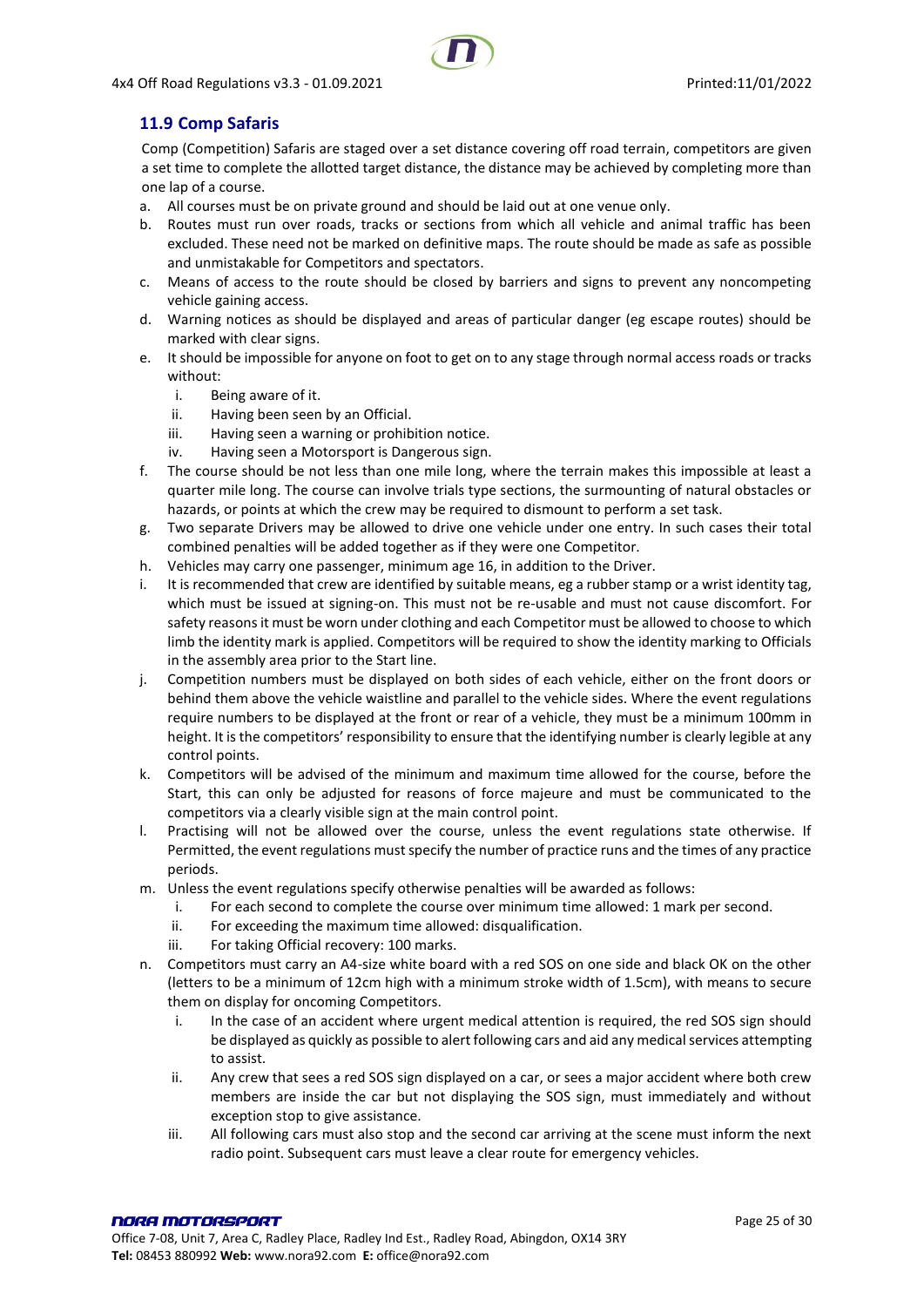- iv. The Clerk of the Course may award a discretionary time to any Competitor delayed in such circumstances.
- v. Any crew which can, but fails to comply, with the rule will be reported to the Clerk of the Course who may impose penalties.
- vi. In the case of an accident where medical intervention is not required, the OK sign must be clearly shown to following vehicles, and to any emergency or recovery services attempting to assist.
- vii. If the crew leave the vehicle, the OK sign must be left clearly visible to other Competitors.
- viii. Any crew failing to comply will be subject to a penalty at the Clerk of the Course's discretion.
- ix. Competitors who misuse the SOS or OK signs will be subject to a penalty at the Clerk of the Course's discretion.
- <span id="page-25-0"></span>o. Any crew retiring from an event must report to the Organisers as soon as possible, except in cases of force majeure.

#### **11.9.1 Timing**

- a. The average speed aimed to not exceed 30mph, if the speed is likely to exceed 30mph then additional assessment must be given to safety of spectators, officials and competitors.
- b. Where timing is actuated by a light beam, vehicles must be positioned at the Start with the part which will break the beam 1 to 2 metres behind the beam. When transponders are in use vehicles should be positioned 5 metres behind the pickup loop.
- c. Where an event is timed manually, and the Start Marshal has instructed a Competitor that they are next to start, the starting procedure shall be one of the following:
	- i. The Marshal will give a loud verbal indication of 30 seconds to go, 15 seconds, 10 seconds and 5 seconds, and then count down verbally each second 5-4-3-2-1-GO. Upon the signal GO, a visual starting signal must be given, which will normally be the raising of a flag from the bonnet (not the windscreen). Any other visual signal to be used must be described in the event regulations. False starts will be penalised.
		- ➢Courses and Stages where Competitors are required to start at intervals of less than one minute may dispense with the '30 seconds to go' advance warning.
	- ii. Before the illumination of a green light indicating that a Competitor may start, a red light is illuminated warning that their countdown is imminent. The event regulations must specify the countdown method. Timing will start from the green light, regardless of whether the Competitor starts immediately on its illumination.

#### <span id="page-25-1"></span>**11.9.2 Course Organisation**

- a. There must be adequate communication between Start, Finish and intermediate points.
- b. Adequate Marshals must be posted along the course, particularly at any potentially dangerous points, at any observed section and where recovery operations may be required.
- c. Rescue vehicles must be positioned at predetermined locations, to transport any injured crew or officials to the medical or first aid facilities.
- d. Spectators are not permitted to use unauthorised vehicles to navigate the site for viewing purposes.
- e. As far as reasonably practicable the course layout should allow for easy access to all areas for official recovery / emergency vehicles.
- f. A course should be laid out to avoid unnecessary environmental impact.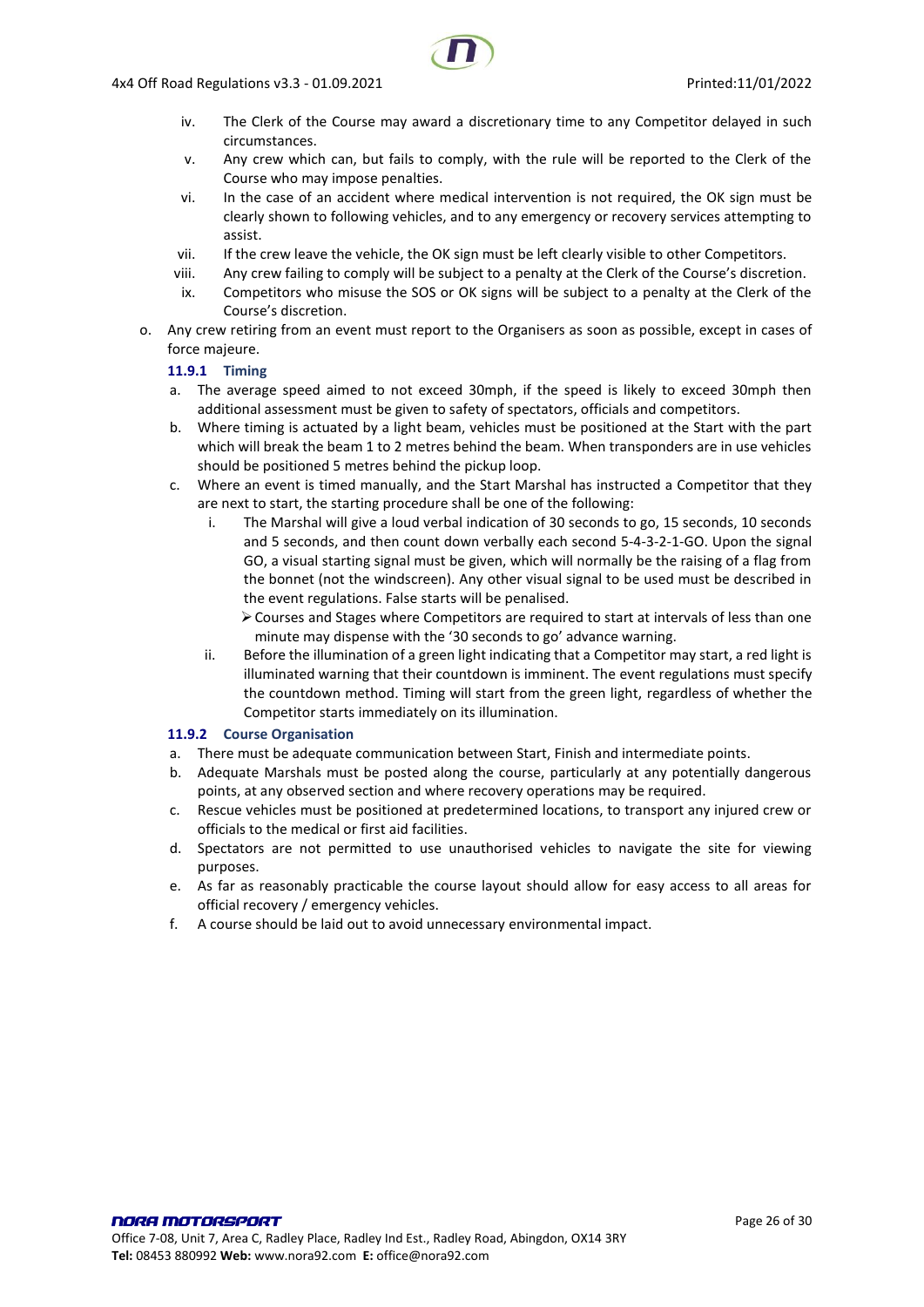#### <span id="page-26-0"></span>**11.9.3 Course Marking**

The course should have a clearly marked route so that no navigation is required, the correct route should be indicated to Competitors by arrows and signs, and by physical blockage of all but the correct road.

- a. These indications must, wherever possible, be consistent with the following:
	- i. Arrows kept to a minimum and placed only at junctions.
	- ii. Really acute bends or hazards where a drastic reduction in speed is required should be marked by a Caution Board. Caution Boards, comprising red exclamation Marks on a white background 51cm x 38cm, will be displayed on each side of the stage between 40 to 50 metres before the hazard. At the hazard a pair of diamond shaped orange markers (or crossed arrows) at least 150mm x 150mm will be placed each side of the stage. These will be repeated, in pairs, on each hazard if there is more than one hazard to which the warning refers.
	- iii. All signs should be placed approximately  $1.0m 1.2m$  from the ground. Wherever possible arrows and signs should be brightly coloured and should be easily visible. To avoid confusion, multiple signs on one post should be avoided.
	- iv. Advance warning signs for junctions should be between 50m and 100m before the junction. Two arrows should be visible on the junction, fixed to form a 'gate' through which the Competitor will pass. Arrows may be angled to show the severity of the junction, indicated by one of four basic positions, either vertical, horizontal, raised or lowered by 45°.
	- v. A vertical arrow should confirm the correct route immediately after a junction.
	- vi. A wrong direction should be indicated by a standard No Entry sign (a red disc with a white bar) and all but the correct road should be visibly blocked by available means
- b. For areas deemed to be of particular difficulty should be marked as following:.
	- i. Special warning signs, a minimum of 51cm x 38cm and fixed on a stake, erected in a clearly visible position.
	- ii. The sign must show two exclamation marks, and be preceded at 50m and 100m by similar exclamation marks.
	- iii. The area must be Marshalled throughout the event.
	- iv. Less difficult hazards should be indicated by single exclamation signs 50m and 100m before the hazard.
	- v. Crossed arrows may be used if exclamation signs are not available.
- c. If a section of road is used twice on stages where the route divides, or where two roads merge, the junction itself should be clearly marked by a white board at least 75cm x 60cm, illustrating the nature of the junction.
	- i. Figures on this board should be at least 16cm high.
	- ii. The junction should be preceded by similar signs at 100m and 200m showing Motorwaytype count down diagonal bands.
	- iii. Judges should be placed at the split junction to record penalties on Competitors overshooting and reversing back against the route of competitive traffic.
	- iv. Where Competition routes merge on a lapping course, the angle between the two roads (prior to the common route) should be no more than  $45<sup>°</sup>$  to each other, and on joining should run separately, but in parallel, for at least 100m before merging.
- d. Where the course changes direction repeatedly without any natural features, arrows must have a contrasting colour on the reverse side (preferably matt black or white) with tape staked at reasonable intervals to further define the course.
- e. A Stop Line should be positioned following a flying finish to allow Competitors to decelerate in a controlled manner, especially where they proceed directly into a Service Area. The area between the Flying Finish and the Stop Line should be free from bends, sharp or deceptive corners or hazards such as gates or ditches and must be prohibited to spectators.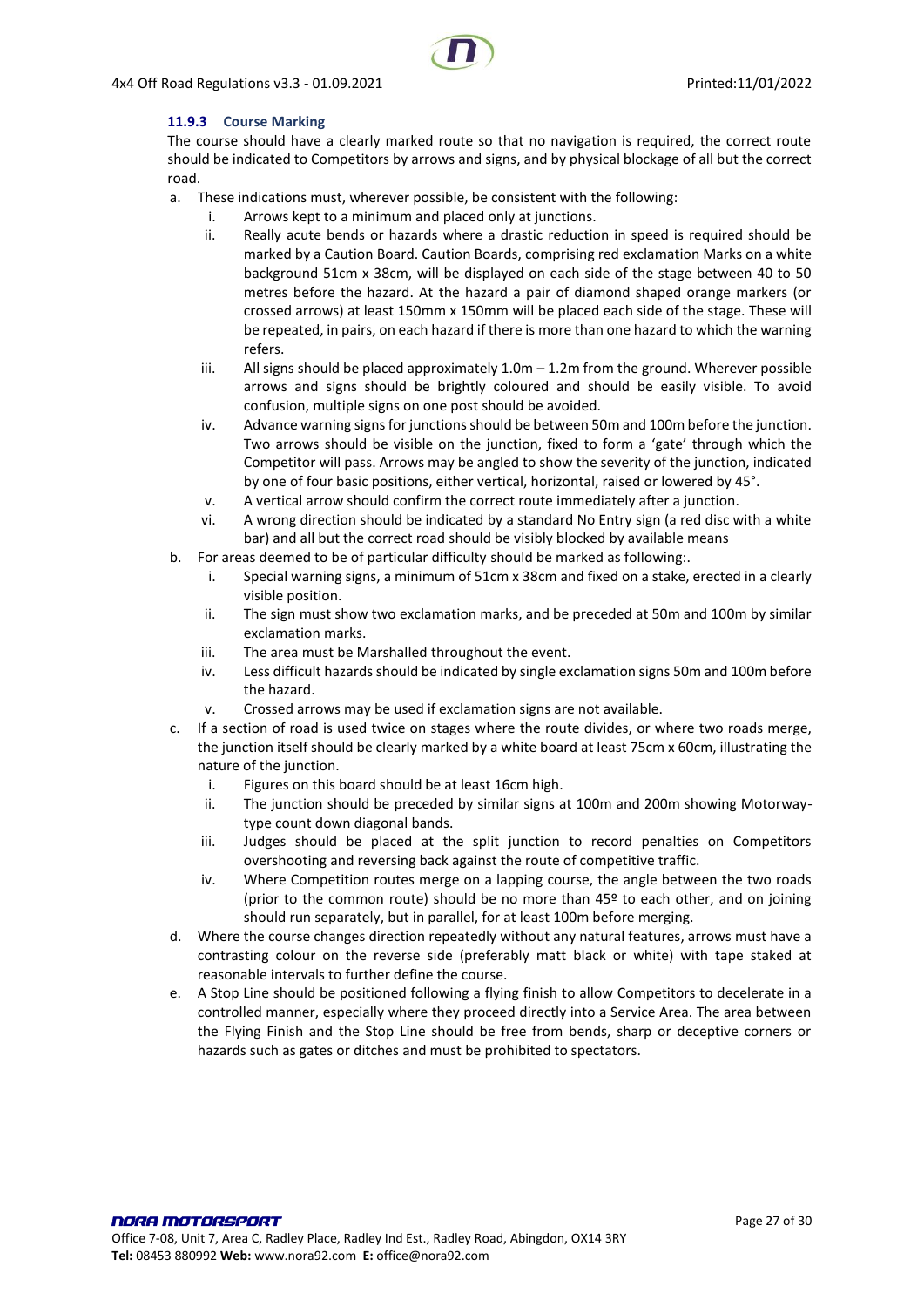#### <span id="page-27-0"></span>**11.9.4 Live Recovery**

The event regulations will specify whether Live Recovery will be operated by Recovery Vehicles (RVs) at the event. The event regulations will specify the maximum time allowed to Competitors for self recovery, after which they must take Official recovery.

- a. No recovery operations organised by the Competitor in advance may be used.
- b. At events where Live Recovery is operated, the Clerk of the Course must advise Competitors of the procedures at a Drivers Briefing.
- c. The Clerk of the Course must specify whether the RVs will be manned by a third crew member responsible for attaching the tow rope, or whether this will be carried out by the passenger or navigator. In the former case, Competitors must remain in the vehicle and follow the instructions from the RV crew. In the latter case, the passenger or navigator must alight from the stranded vehicle and follow the following procedure:
	- i. They must stand clear and await instruction from the chief RV crew member before attaching the tow rope between the vehicles
	- ii. When properly attached to the towing points, they must stand clear and indicate to the chief RV crew member that Live Recovery may start
	- iii. Once the stranded vehicle has been recovered, and only after the chief RV crew member has indicated that it is safe to do, they can detach the tow rope and stow it safely. They should then inform the chief RV crew that the course or stage can be cleared
	- iv. The Driver of the recovered vehicle must not proceed until the Passenger or Navigator involved is properly seated and belted in. Failure to comply will be penalised by disqualification.
- d. When arriving at a point on the course or stage where a Yellow Flag is being displayed, the Competitor must not pass the Yellow Flag unless instructed to do so by a Marshal and will proceed with caution until clear of the incident, obstruction or stranded vehicle. Failure to comply will be penalised by disqualification.
- e. Time lost whilst Live Recovery of another Competitor is in progress will be regarded as force majeure.
- f. The procedure for a Live Recovery operation must be as follows:
	- i. The RV must report the number of the stranded vehicle by radio and should not commence operations without permission. The second crew member then proceeds on foot to a safe distance ahead of the stranded vehicle and displays a Yellow Flag to warn other Competitors that a Live Recovery is taking place.
	- ii. The RV must always display a flashing amber beacon and flashing hazard lights during Live Recovery.
	- iii. In reaching a stranded vehicle, it must avoid travelling across or along the course, except in positioning itself to approach the recovery from a down-course direction, and place the stranded vehicle between it and approaching Competitors.
	- iv. Course Marshals may assist the RV crew and must ensure all spectators are kept clear.
	- v. Wherever practicable, the stranded Competitor must be pulled through or over any obstruction in the direction of travel along the course.
	- vi. When the RV is in position, the chief crew member should instruct either the Passenger or Navigator of the stranded vehicle (or the third crew member) to attach the tow rope between the vehicles. Once attached, they must stand clear and indicate to the chief crew member that it is safe to commence recovery.
	- vii. On completion of the recovery, the first crew member will indicate to the Passenger or Navigator (or third crew member) that it is safe to detach the tow rope between the vehicles, ensure that the tow rope is properly stowed and then indicate to the chief crew member that it is safe to move the RV clear.
	- viii. Once the chief crew member reports that the RV is clear, the second crew member can allow Competitors to proceed past the recovery location.
	- ix. The RV must carry SOS / OK boards for use during recovery.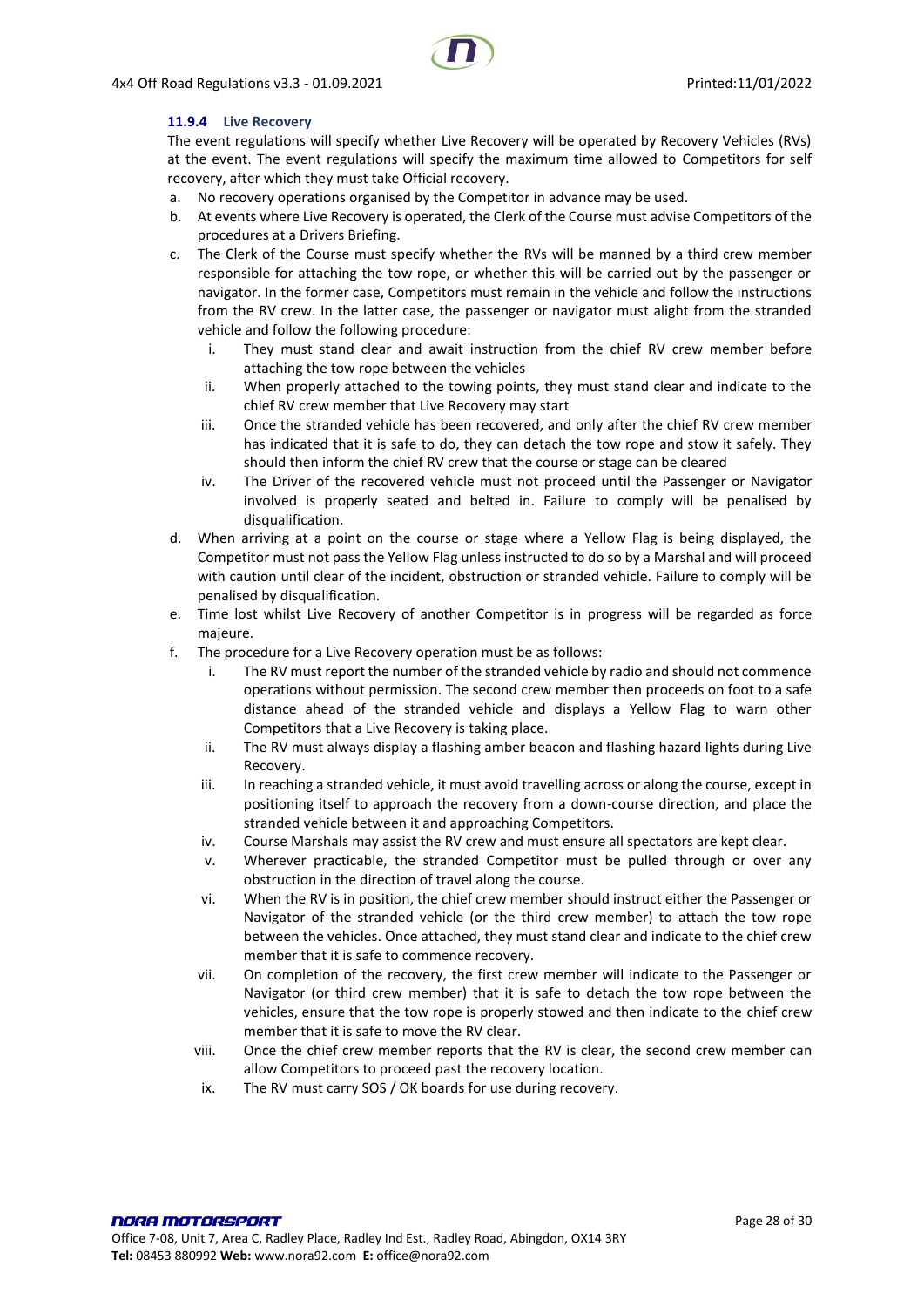## <span id="page-28-0"></span>**11.10 Point to Point**

The event is designed for competitors to get from a start line to a finish line whilst visiting a set number of points along the route. Events must be on private property at one venue only. They can incorporate open ground, tracks or roads, and can include arduous or demanding areas, water courses and other natural obstacles or hazards. The ground should be an open area and positive steps (including the closure of tracks) should be taken to prevent vehicles meeting at blind points.

- a. The event regulations will specify:
	- i. whether the event will comprise a set number of points to be visited in the shortest time, or a set amount of time during which the maximum number of points are to be visited. In either case all the team must cross a Finish line.
	- ii. whether points should be visited in a set order or at random.
	- iii. If a point comprises a single marker pole with minimum height of 1m, or a gate of poles through which the direction of entry will be marked. Each point visited shall be recorded either by collecting a token or by an Official marking a score card. Tokens and score cards used will be provided by the Organisers.
	- iv. The starting signal to be used.
	- v. The method of timing to be used.
	- vi. The maximum time allowed.
	- vii. The number of vehicles in a team.
- b. Each team must nominate a Captain who will be responsible for carrying the Official score card or tokens for the team and who will produce them to Officials on demand.
- c. In addition to the Driver, vehicles may carry one Passenger or Navigator who must be seated and wearing a safety belt.
- d. Competitors may be required to dismount at each point visited to record their visit and must fasten safety belts prior to the vehicle moving off again.
- e. No recovery assistance outside that given by a team member is allowed.
- f. Practising is not Permitted.
- g. Only vehicles from the same team may be in any point at the same time,
- h. Rescue vehicles must be positioned at predetermined locations to evacuate any injured party.
- i. Adequate Marshals must be positioned at each point to be visited, and at locations overlooking the areas that Competitors will cross.